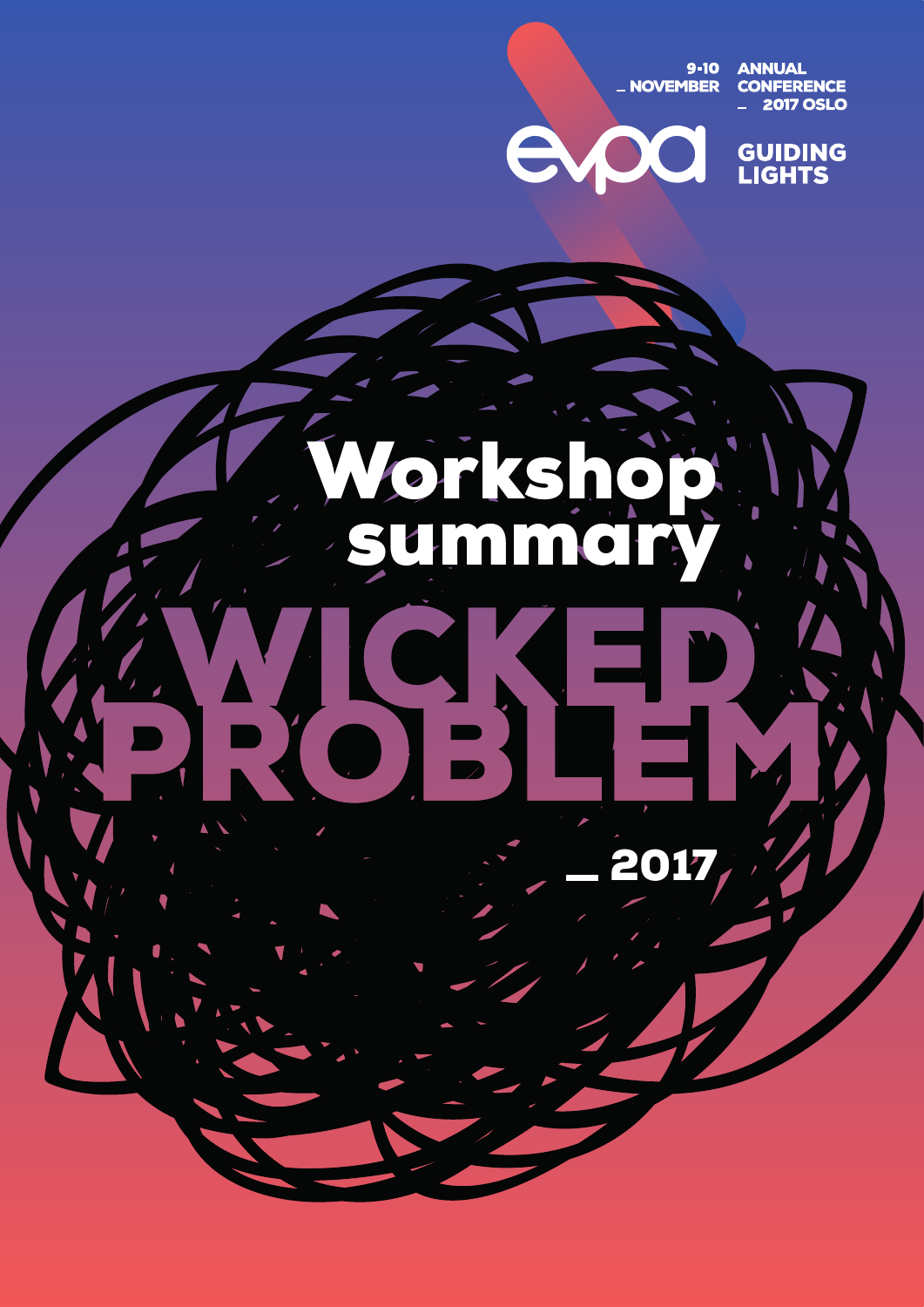Our resources

272 40 from participants nations <del>₽</del> ₩● 0● 0● 0●● 昔十十一 ● ● ● ● ●  $\begin{picture}(120,15)(-20,0) \put(0,0){\line(1,0){15}} \put(15,0){\line(1,0){15}} \put(15,0){\line(1,0){15}} \put(15,0){\line(1,0){15}} \put(15,0){\line(1,0){15}} \put(15,0){\line(1,0){15}} \put(15,0){\line(1,0){15}} \put(15,0){\line(1,0){15}} \put(15,0){\line(1,0){15}} \put(15,0){\line(1,0){15}} \put(15,0){\line(1,0){15}} \put(15$ 1373

years of experience

€ 2.8 bn of capital investments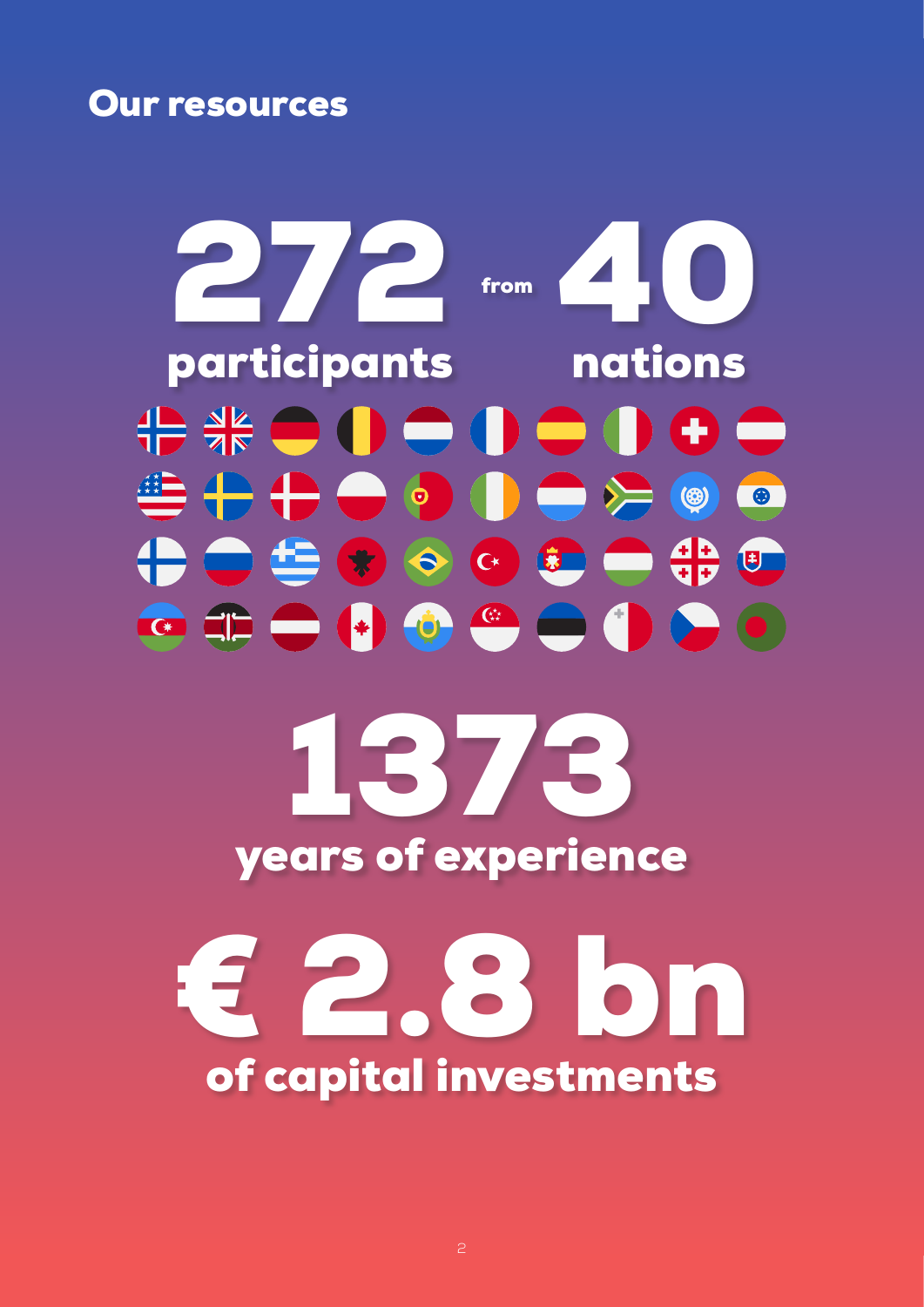## Percentage of investments directly linked to public sector



Non-Nordic countries

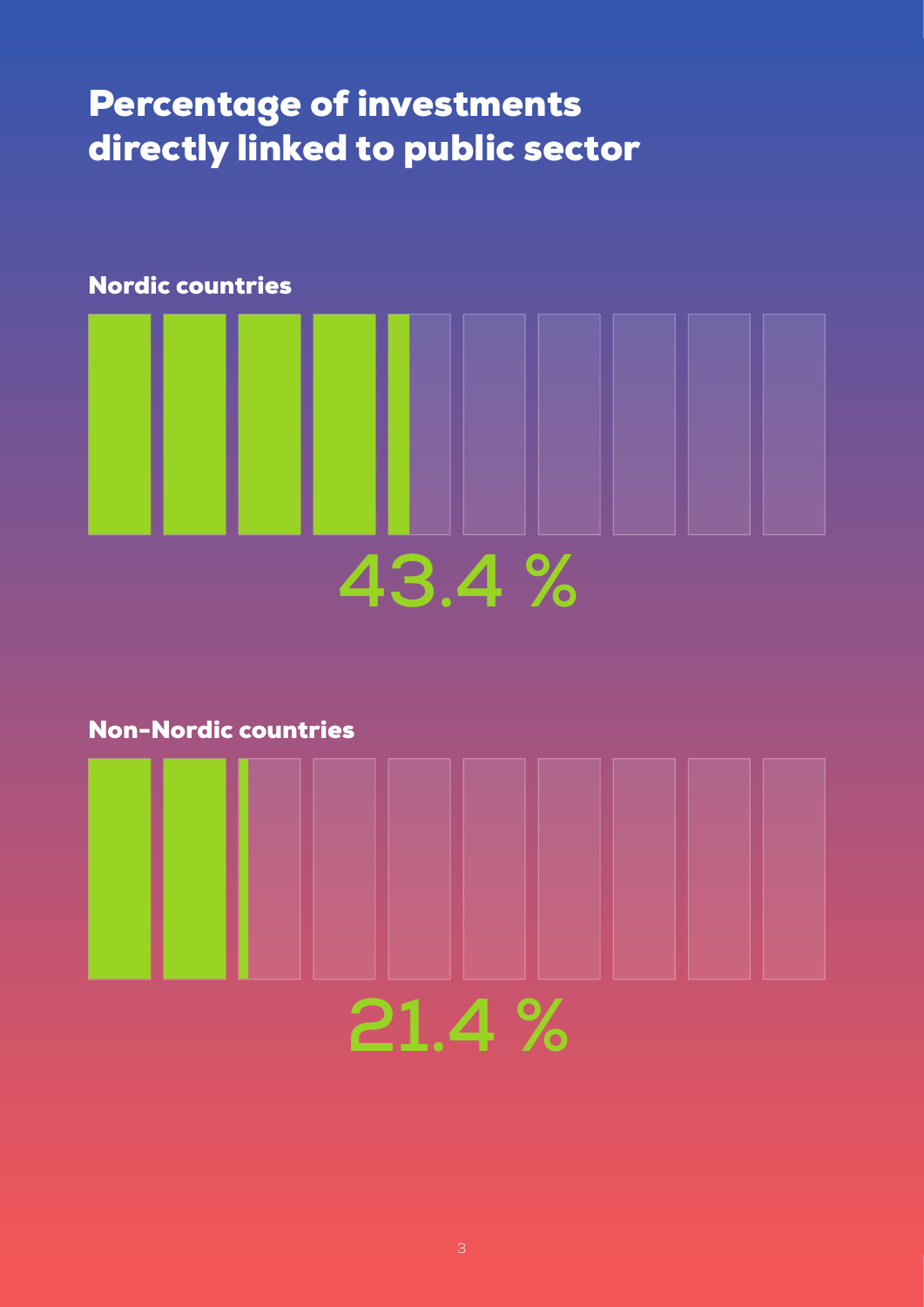## PROSER, #1

## Unemployment

- How to create more sustainable jobs?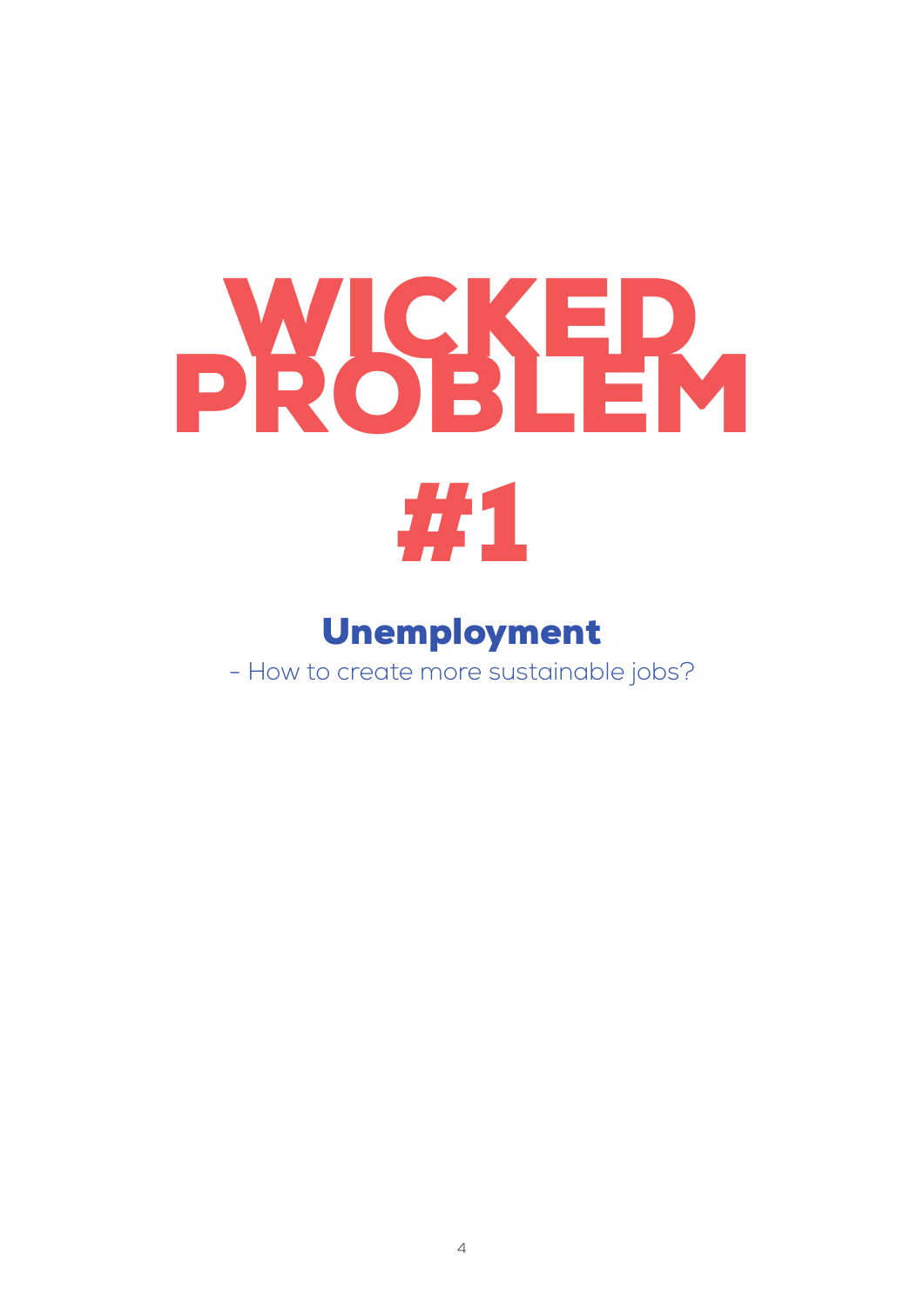Consider what you just heard from stage: discuss obstacles you face as VP/SI when fighting this specific problem!



### **Above the surface:**

- Labour laws and regulation
- Work place hires only "typical" profile
- Well organized unions oppose new ideas
- Lack of knowledge
- Size of funds available
- Sustainable people
- Working with government
- One size doesn't fit all
- Lack of scaling know-how within SPOs
- SPOs need more than capital
- **Credibility**
- Social environment
- Lack of network
- Government regulation or lack thereof
- Lack of incentives to pursue education
- Limitations on roles that can be offered
- Stigma and perception
- Language barriers
- Follow-up to secure job retention
- Long time unemployed
- Disconnection of demand & solutions
- Lack of job security
- Potentially wrong incentives to work
- Lack of jobs if no formal education
- Financial sustainability for intervention
- **Regulation**
- Access to patient capital
- Building aspiration
- Lack of self esteem among the youth
- Lack of soft skills
- **Mobility**
- Job matching
- Temporary contracts
- Skills and education
- Labour market regulations
- Automation
- Transitions from supported employment
- Commitment and partnership se's and biz
- Good, jobs and leaders
- Relationship and network
- Wrong training courses

- Education teaches skills of yesterday
- Education lacks "soft" and "life" skills
- Complexity of the problem
- Locating people in need
- Complexity of multi-stake holder management
- Lack of openness to advice
- Lack of confidence
- Lack of knowledge about the target group
- **Trackability**
- Return on investment
- Economic development not including all
- Returning to bad habits
- Desire to work & work ethic
- Target group seen as patients
- Narrow definition of paid work
- Lack of first-time job opportunities
- Lack of self-confidence
- Mismatch of skills/experience to jobs
- Successful scaling
- Mentalities towards inclusion
- Shortage of proven evaluation solutions
- Lack of collaboration
- Family history of no work
- **Motivation**
- Benefit system too good
- Lack of formal jobs
- Procurement and supply rules
- **Accessibility**
- Mental health support
- Resources from upbringing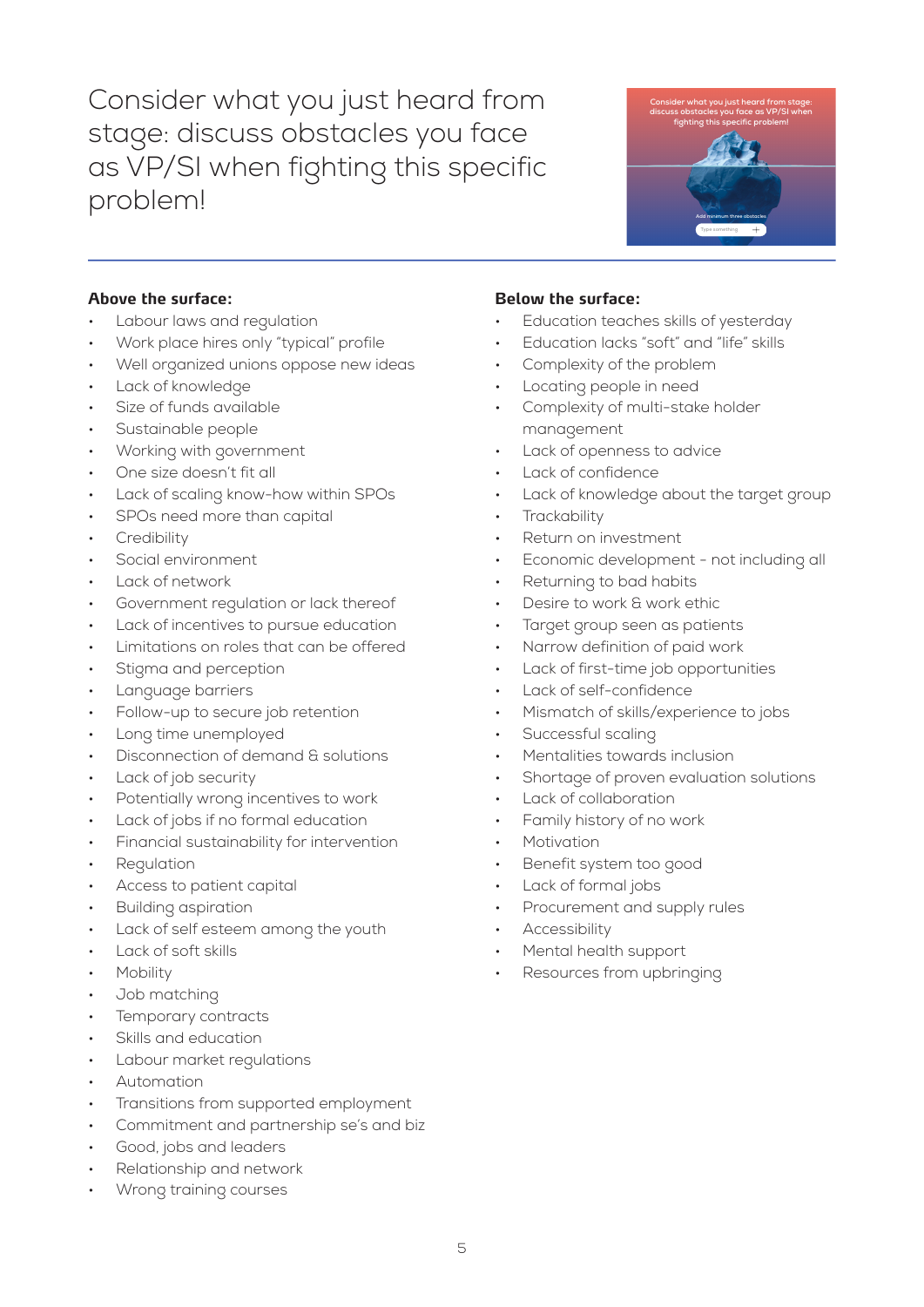## If resolved, which obstacle will have the biggest impact on this problem?





#### **Above the surface:**

- SPOs need more than capital
- Social environment
- Commitment and partnership se's and biz
- Sustainable people
- Financial sustainability for intervention
- Job matching

- Education teaches skills of yesterday
- Economic development not including all
- **Trackability**
- Target group seen as patients
- Desire to work & work ethic
- Lack of first-time job opportunities
- Mentalities towards inclusion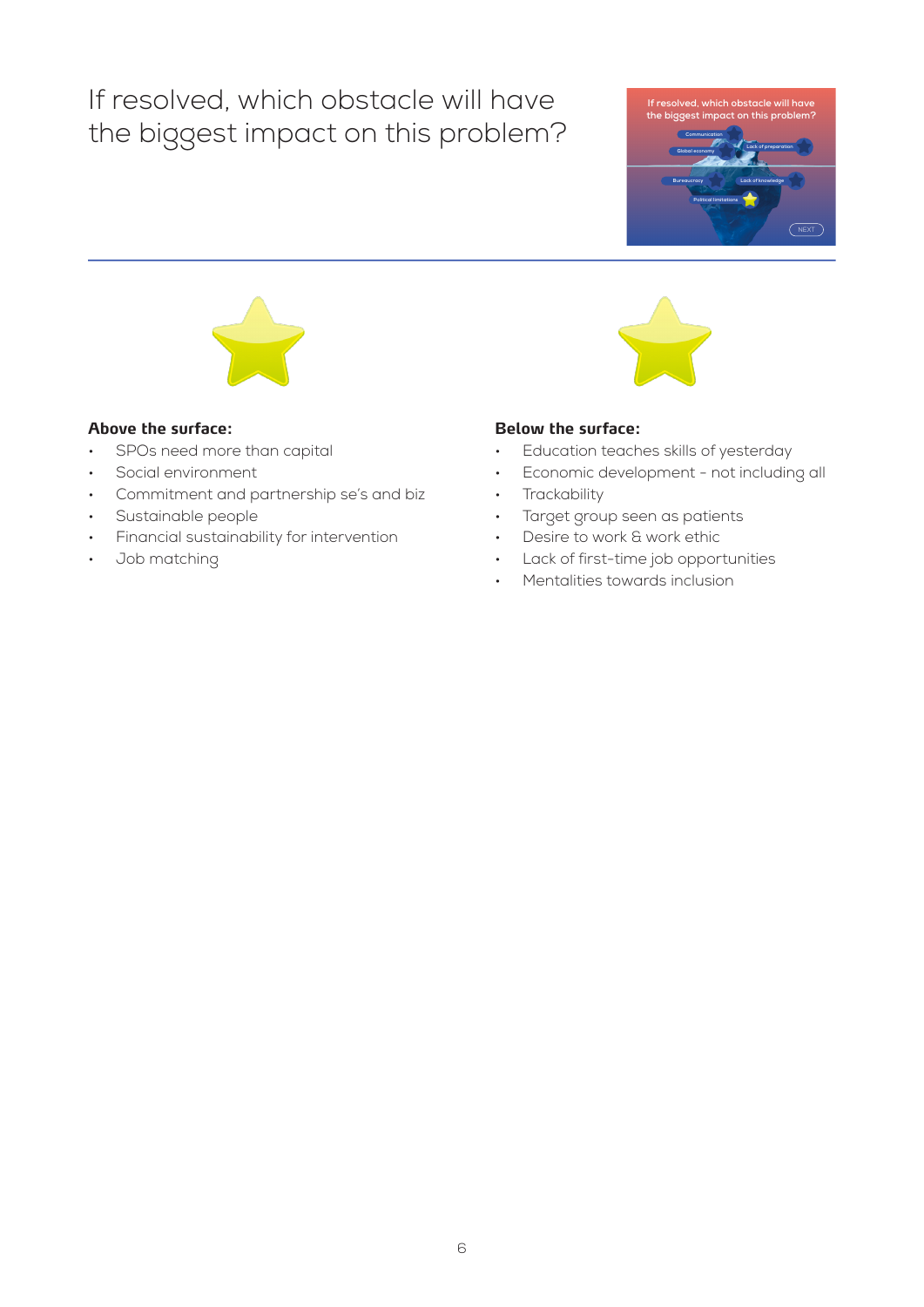Discuss how this case could be applied in your countries or local areas. Feel free to share some findings from your discussion.

**Discuss how this case could be applied in your countries or local areas. Feel free to share some findings from your discussion. Keywords from your discussion**

- Finding the right products
- Regulation meets corporate culture including the disabled and excluded.
- Blind people special abilities (not focus on disability) scalable as global problem Germany, Columbia, Austria solid biz model (service for patients is better & cost effective)
- Local labour laws, employer responsibilities, assuring proper matching between needs on the labour market and skills of people in program, working closely with employers to fit needs
- Patient, strategic partners for scaling, lots of work, consolidate systems
- Hospitality and tourism is a relevant sector soft skills opportunity bright side of having a job part of team led by demand
- Partnership with intermediary who will train workforce to a minimum skill level. Offer a trial period to make sure the fit is right. Part time or full time roles then offered.
- Scalable in developing country contexts add information
- Solve businesses' problems social entrepreneurs "give up control"
- Areas with economic difficulties
- Locally embedded, public and private support
- How to find people to build the concept regulation resilience and confidence building as key to intervention convincing government of the value of this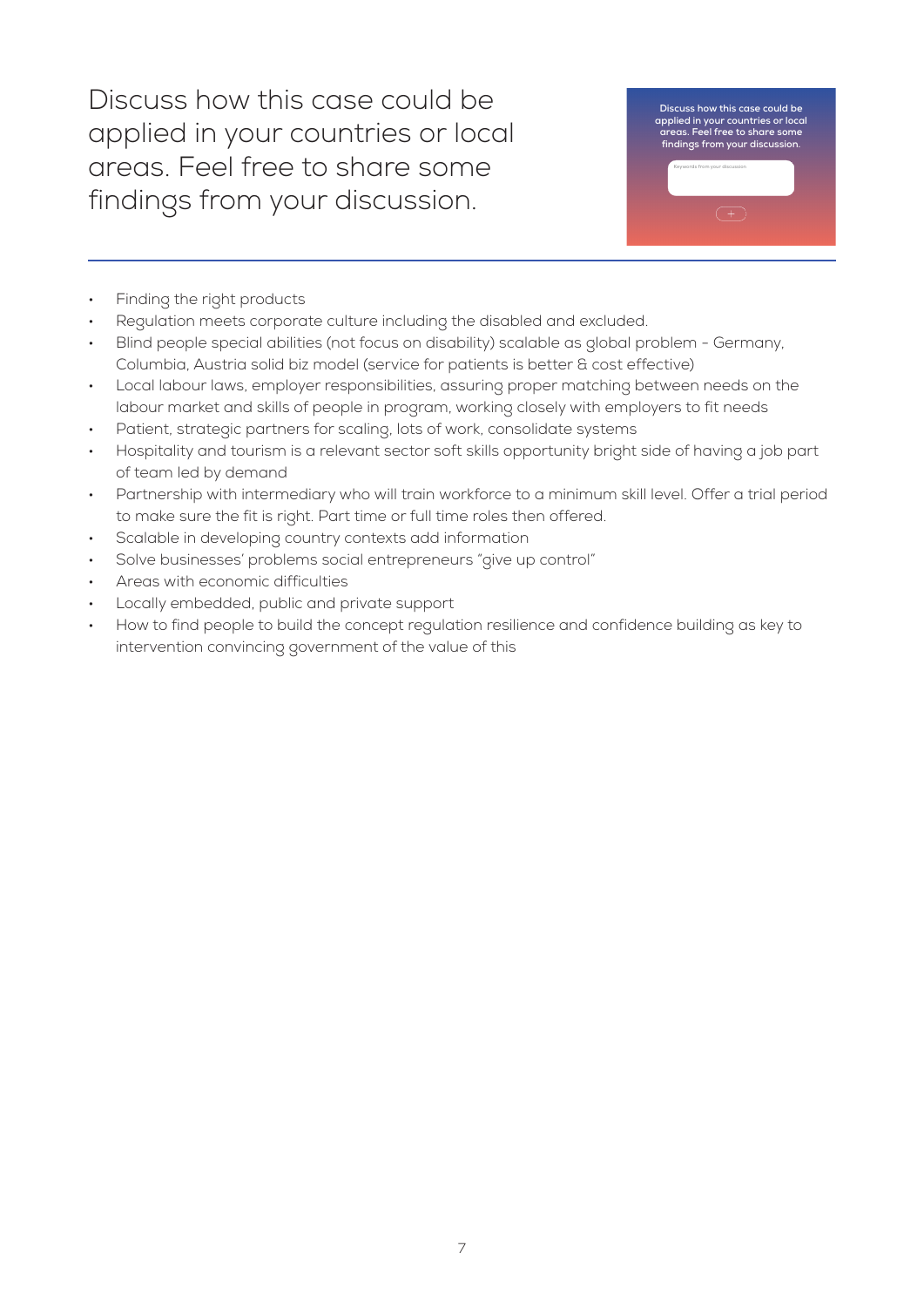**Short Comment**

## **Which social entrepreneurs do you think your VP/SI colleagues should know about? Website Short comment:**

#### **Website**

www.once.es www.koiki.eu www.justarrived.se www.harambee.co.za www.jitabangladesh.com www.nesst.org www.deseretindustries.org www.sammenomenjobb.no www.duoforajob.com oslokollega.no www.fontenehuset.no passwerk.be unicus.no specialisterne.com koiki.eu www.goedwerkt.nl www.labournet.in www.apprentis-auteuil.com mozaikrh.com www.pobelprosjektet.no ro.simplon.co auticonsult.fr teensandtoddlers.org www.conexus.no www.freedombakery.org livinggoods.org www.caritas.org www.gammelnok.no www.unicus.no www.fifteen.net www.monsterbedriften.no www.timpson.co.uk unicus.no www.discovering-hands.de/en www.time2start.fr www.duoforajob.be molengeek.com http://www.resurgo.org.uk www.thinkforward.org.uk specialisterne.com Train, employ and create corporate infrastructure Employ people with disability Hiring immigrants and "renting" them to companies Solving youth unemployment through partnerships Last mile distribution by women Catalyst for social enterprises in emerging markets Work opportunites for alternative workforce Mentorprogram på tvers av kulturer og generasjoner Connecting young immigrant job seekers with mentors Connecting job seekers and employers Provide jobs for people with mental health problem Software testers with autism Software testers with asperger Jobs for people with autism courierjobs for people socially excluded Creating jobs for people with reduced work ability Placement or incubator for start up Building life skills Recruitement agency for diversity Sustainable role models and resources to connect with youth Hands-on educational programs for self-taught learners People with autism for it Partners naughty teens with naughty children AI-technology for job matching. Artisan bakery using offenders and ex offenders Famale social entrepreneurs selling health products Employing people with menthal ilnesses Employment for 50+ Software testers with asperger Restaurants training under-priviliged young pop Employing people who have difficulties getting work. Cobblers/key cutters - employ ex offenders employ asperger's syndrome people in IT Employing blind people in early-stage cancer detect Academy for underprivileged young entrepreneurs pair experienced worker with refugee Young people can meet in hackatons start up Train young people in soft skills in joint venture with churches Life coaching disengaged young people in schools hire autists for software testing work with SAP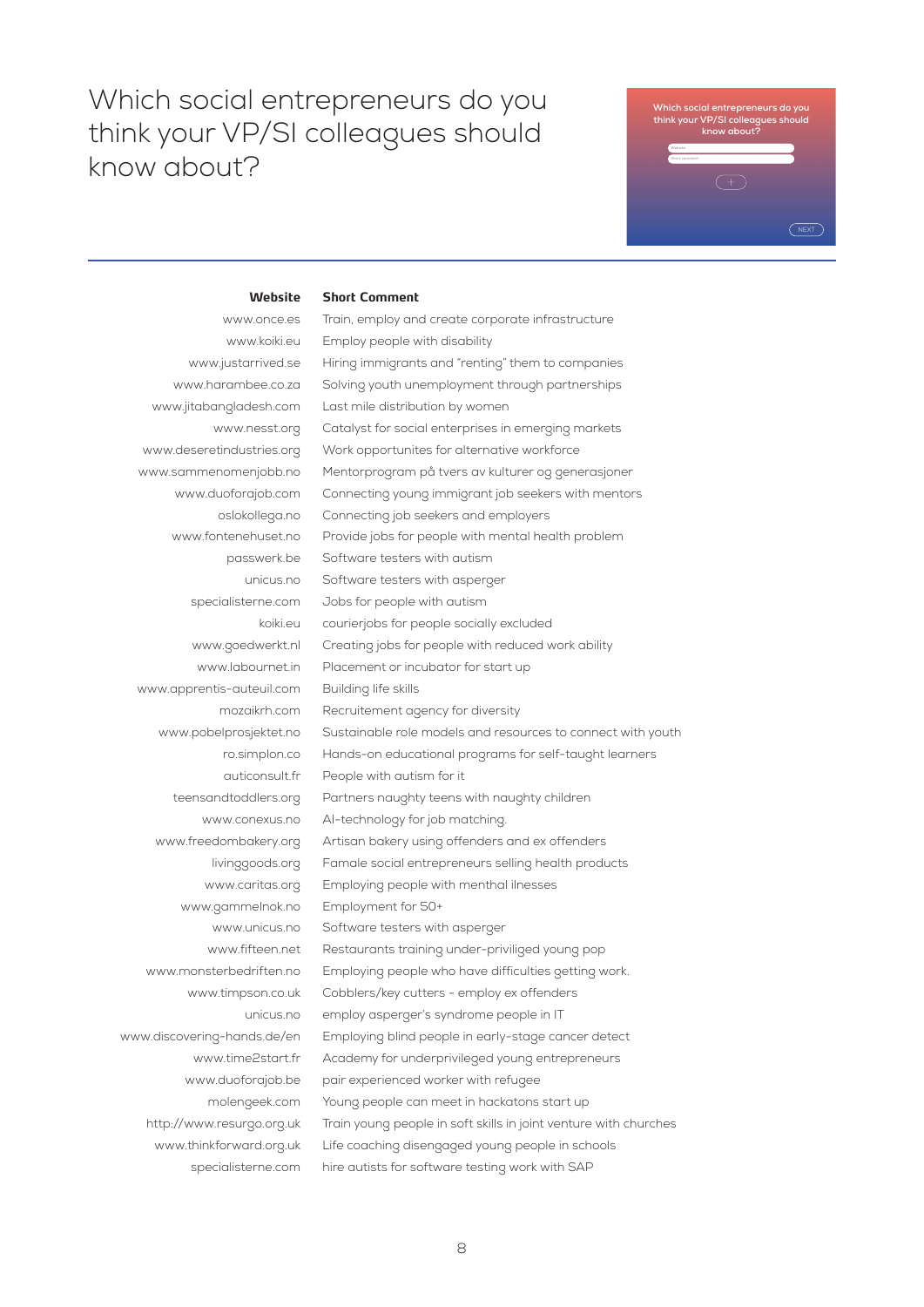# PROSHEM



## Opportunities for young people

- How can we support youngsters in creating a more inclusive society?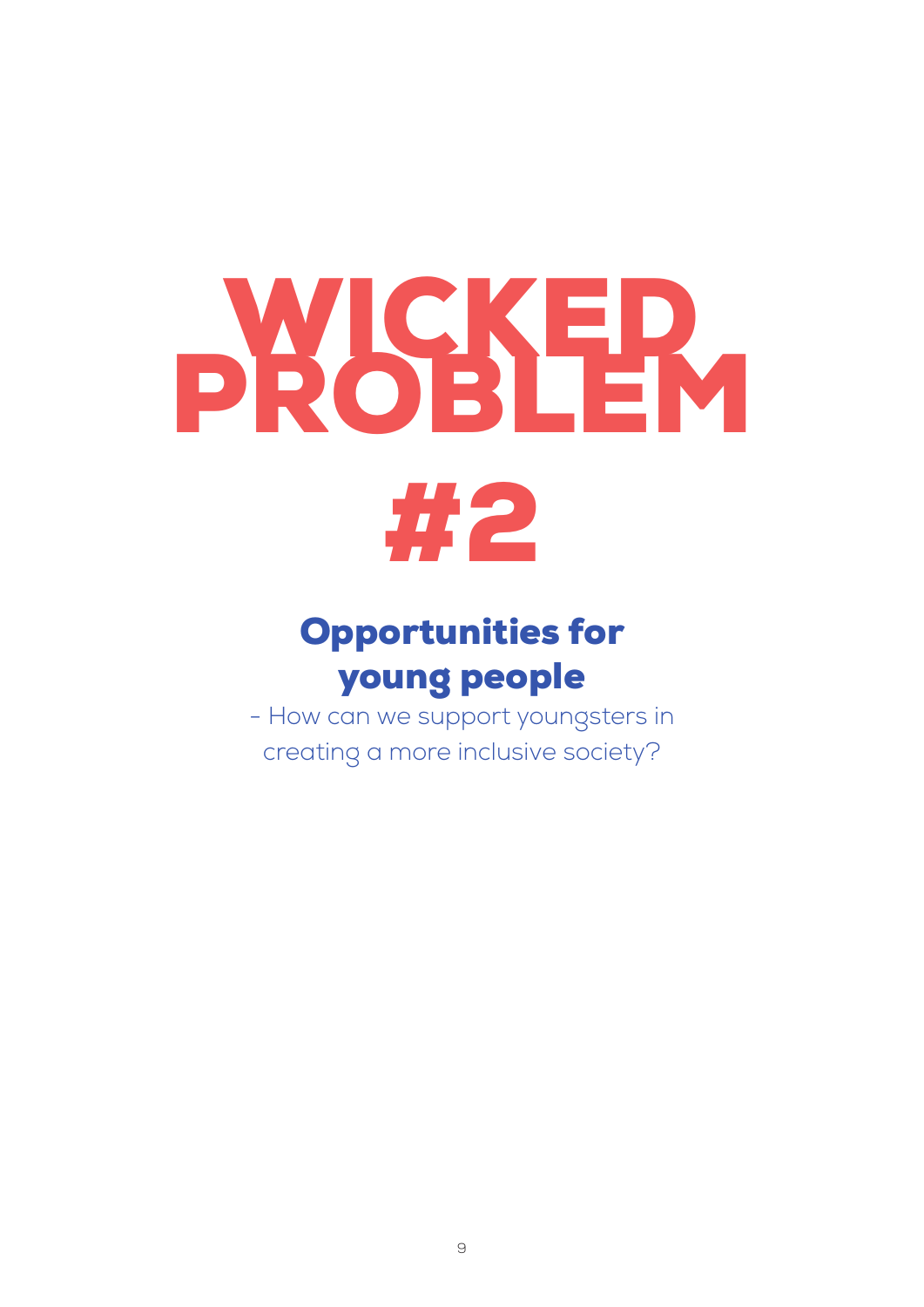Consider what you just heard from stage: discuss obstacles you face as VP/SI when fighting this specific problem!



### **Above the surface:**

- Trust
- Financial problems
- Lack of opportunities
- Finding the activity attractive to youth
- Engaging right partners
- Multi problems
- Mistrust
- Identify the ones in most need
- Good basic education
- Lack of life skills training
- **Economic**
- **Social**
- **Educational**
- **Collaboration**
- Community culture
- Absence of hope
- Lack of cross org working
- Lack cross sectoral working
- Financial sustainable business model
- Difficulties scaling up
- School educational methods not inclusive
- Cultural differences eg re gender roles
- Difficult to find a finance model to inv
- Solutions are served-kids don't co-create
- Viable organisations
- Hard to change system
- Not a lot of evidence base (high risk)
- Geographic spread of funding opportunity
- Peer engagement of beneficiaries
- Gov short circle invest. model
- Convincing the board, this is important
- Multidimensional approach needed
- Limited career pathways
- Qualification barriers
- Parents not in work
- Imp businesses fragmented
- Identifying preventative interventions
- Measuring and managing impact well
- Unfit organizations to invest in
- Org readiness unsound model
- Financial sustainability insufficient
- Impact figures insufficient

- Disconnect with beneficiary
- **Stigma**
- Poor education
- Intergenerational deprivation
- Reputational risk due to external factor
- Engaging the family
- Long term impact
- The 'helpers' don't know how to connect
- Don't moralise and patronising
- Give them the space they deserve
- Conflict management skills
- Lack of parental guidance
- Political
- **Initiative**
- EGO
- Absence of up voice
- Absence of role models
- Short term funding time scales
- Lack of individual help away from school
- Working on people not with people
- Lack of sense of purpose
- Lack of self awareness\esteems of young
- Multi-faceted issue: what has impact
- High cost due to hidden elements
- Long term work to see impact
- What area of investment has most impact
- Can only be tackled in partnership
- **Prejudice**
- Less sympathy for teenagers
- Lack of expectations / aspirations
- Lack of parenting skills / time
- Supply tried to do too much need focus
- Lack of basic skills on demand side
- Public sector not rewarding best
- Area is bound to do first responder project
- Youth is considered too late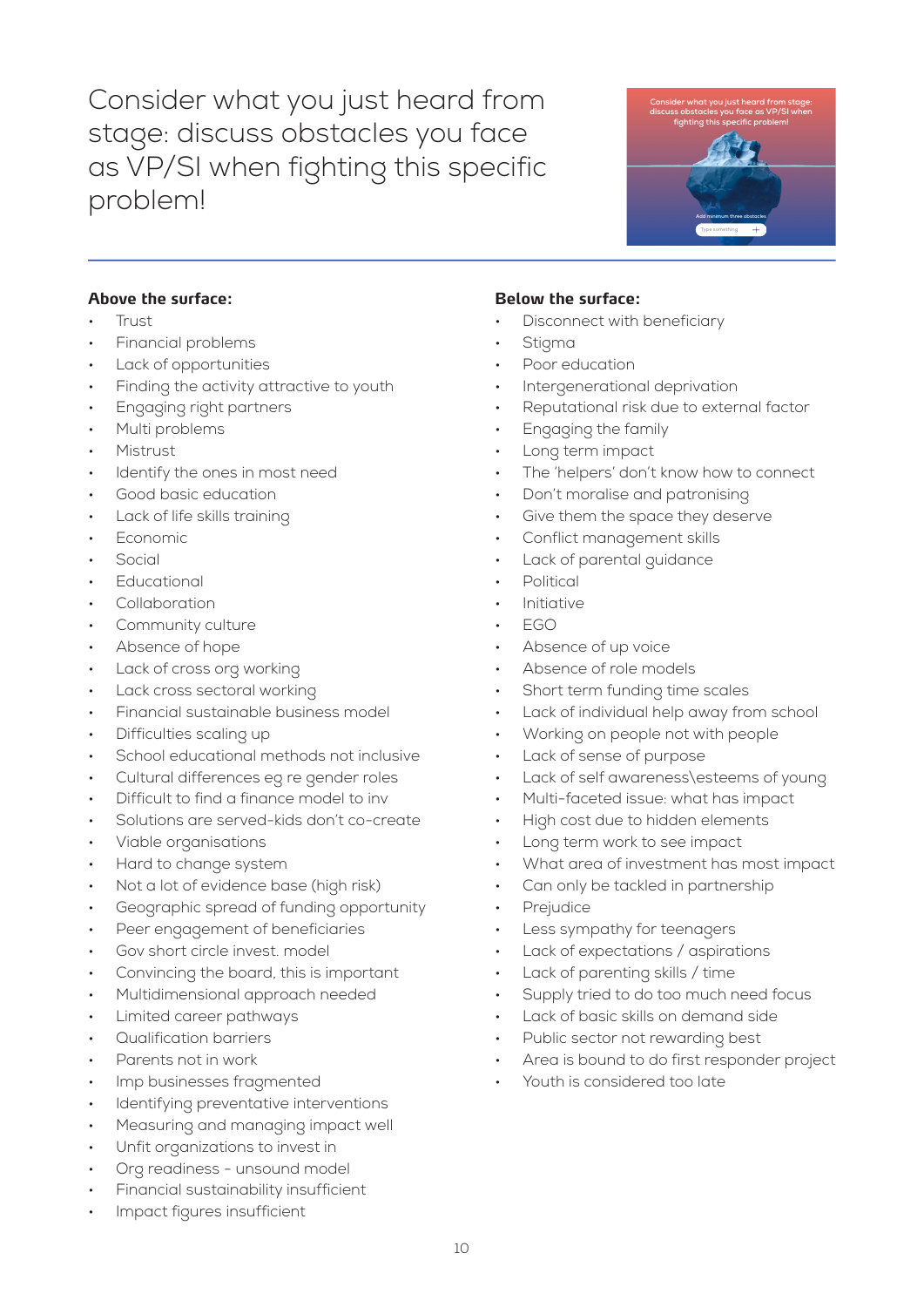Discuss how this case could be applied in your countries or local areas. Feel free to share some findings from your discussion.



- Interesting intersection of market demand and an approach that addresses social exclusion of those on the aspergers spectrum
- Problem: kids are "jailed" in institutions- complex intervention needed; very well trained volunteers are needed; selection of volunteers is key, no heavy infrastructure needed, so
- Partnership with civil society org. in Africa and schools in local country. Aim becoming aware of difficulties in Africa and become aware of privileges EU children have.
- Through collaboration with universities, political authorities, private sector
- Who pays for this preventative initiative? Central government departments or local communities? Can it be embedded in social enterprises also?
- Inspired by 'Teach For...' model to attract people who may not have considered social work to enter the profession specifically to work with vulnerable children and families.
- Evidence, proven impact, methodology for sale that works everywhere, academic recognition
- Scalable worldwide, engaging the family/support network go beyond just the child, teaching confidence (empowering the child), bringing skills back to the community, talent driven
- Targets excluded youth, matching with senior executives for meetings and coaching, 10 years success. Most big corporations are participating in program. Similar program in Norway
- Survey of skills needed most by companies developed tailored training programs organised placement after training 82 % 98 % participating companies would hire graduates
- Stigma, technical limitations,
- Math outside classroom, music (Abreu system), performing arts, project management for kids (Pmief.org), sport (martial arts, rugby), economy for kids
- Inclusion, engagement of participants, knowing local context, showing convincing cases & realized projects,
- Bring the young change makers from one region to another. Don't let them talk; just put them in a room for two weeks and let them do stuff.
- Long term sustainable VP flexible funding model helping 35,000 NEET young people to positive outcomes Uses a portfolio of 20 orgs, that scale successful interventions. Govt partner.
- It is a change of the whole ecosystem and not only replicate a solution children need a lot of support which can not be offered by just one initiative; Finnish SIB has 65 NGOs.
- Framing children as professionals in systems that affect them (child protective services). scalable method -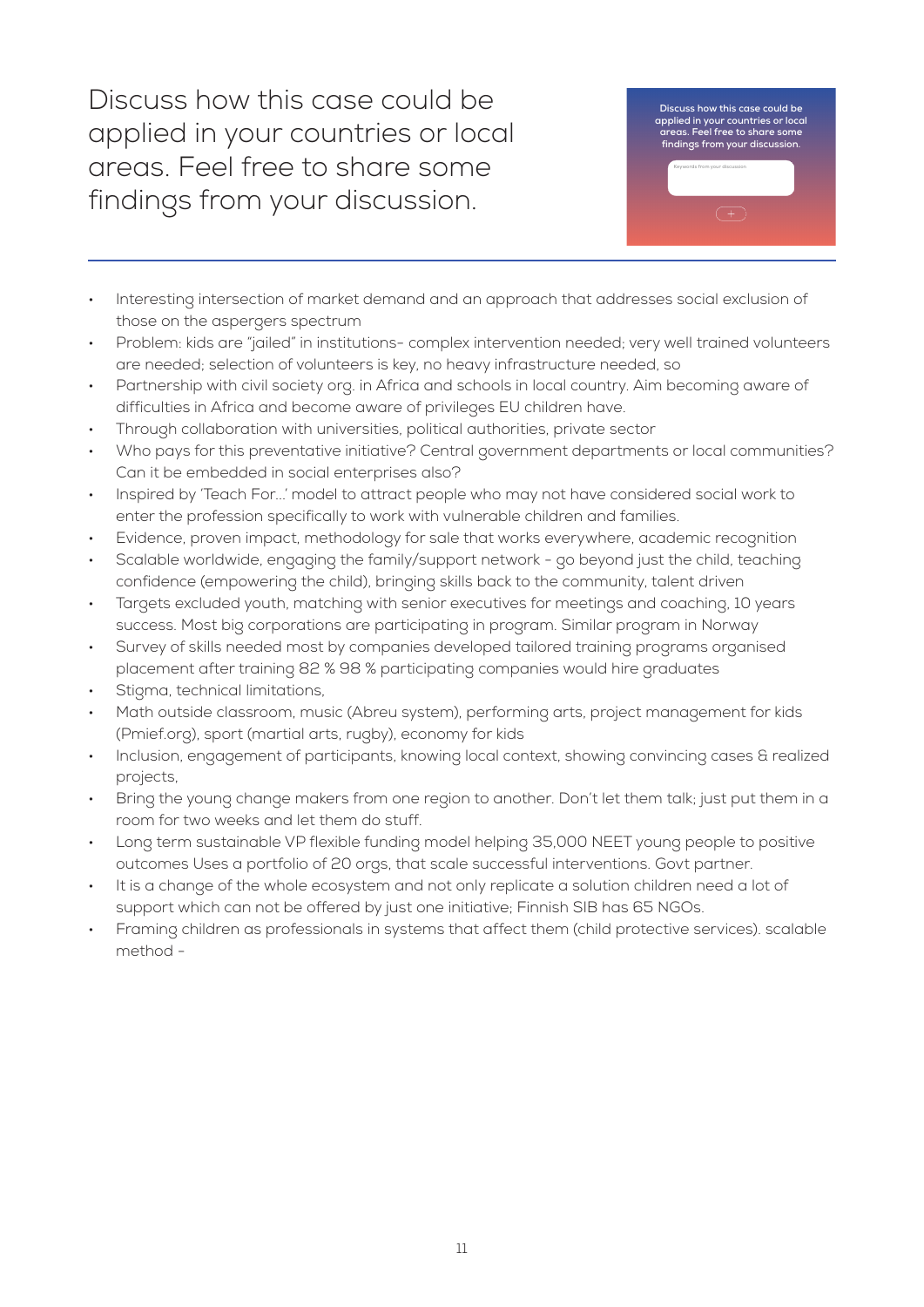## If resolved, which obstacle will have the biggest impact on this problem?





#### **Above the surface:**

- Cultural differences eg re gender roles
- Good basic education
- Solutions are served-kids don't co-create
- Engaging right partners
- Peer engagement of beneficiaries
- Org readiness unsound model
- Limited career pathways
- Mistrust



- Lack of basic skills on demand side
- Intergenerational deprivation
- Working on people not with people
- The 'helpers' don't know how to connect
- Lack of sense of purpose
- Can only be tackled in partnership
- Disconnect with beneficiary
- EGO
- Multi-faceted issue: what has impact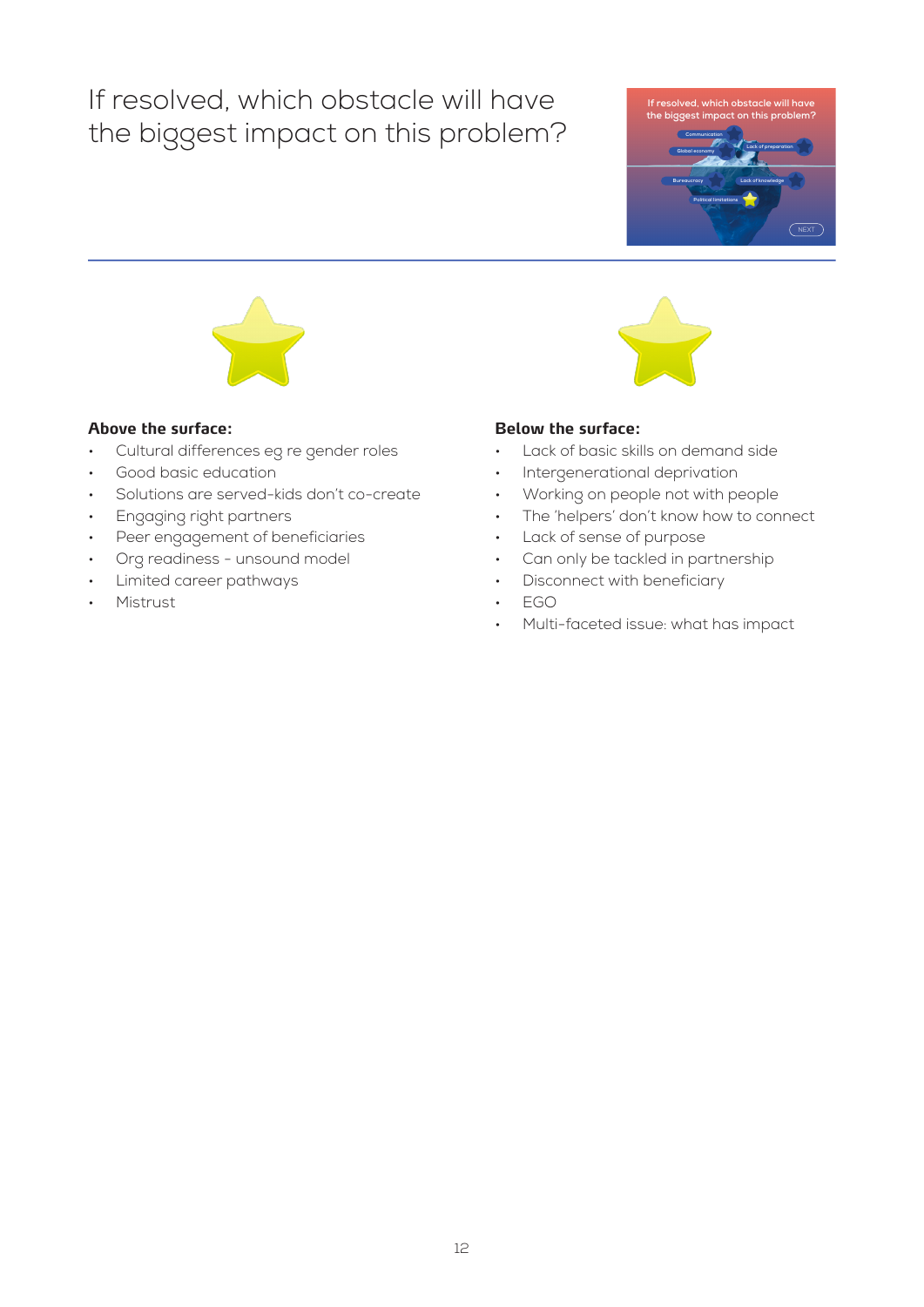**Short Comment**

## **Which social entrepreneurs do you think your VP/SI colleagues should know about? Website Short comment:**

#### **Website**

www.generasjoner.no forandringsfabrikken.no worldwidenarrative.no www.vindskift.org www.lovetannakademiet.no www.fondazioneamiotti.org www.fondazione2ruote.org www.generation.org www.fryshuset.se www.fastromania.eu www.aflatoun.org www.techsoup.org www.rikolto.org www.tvojbuddy.sk/en www.manege-berlin.de cme.org.pl/ulica www.puntocometa.org rocainc.org www.venturetrust.org.uk thuisopstraat.nl www.braive.com barnrattsbyran.se pl4y.international/en thefrontline.org.uk fightforpeace.net laerforlivet.dk www.laesforlivet.dk www.stgilestrust.org.uk www.kivaprogram.net fundacionexit.org vibro.no www.iday.org www.toekomstatelierdelavenir.com www.konekt.be laerforlivet.dk paperarts.org.uk reesfoundation.org www.peelpioniers.nl www.rockyourlife.de www.karuna.de www.kjorforlivet.no www.ville-veier.com Work for youth, activities for elderly Listening to youngsters to change systems Empowering storytelling Link between with boats and people who want to sail. Helping youth acquire basic life and social skills Active and inclusive teaching methods in crime-ridden areas Convicted youth trained to repair motorcycles Connecting young job seekers with employers Youth center Vocational training and micro-enterprises in Romania Life skills/financial education for children and youth Code for Youth program: fun,closing the gap,skills Opportunities for youth in rural areas in agriculture Helping children in orphanages Best practice approach for youth empowerment Streetworking, young people volunteering student inclusion Evidence based, data driven intervention for gangs Wilderness based therapy for hard to reach groups. Interventions for livability in public space Low threshold solution for mental training Children rights advocate Using sport to engage social problems Invetsing in training and quality of social workers Engaging gang and at risk youth through boxing Learning programme for children placed in care Building libraries at institutions for young people Peer engagement / emplyability for ex offenders and gangs Anti bullying program from Finland Coaching program for kids Peer mentoring program Working for african youth to access quality basic education Provides supplementary, voluntary, motivational and society-oriented education to children Working for job oppurtunities for people with disabilities. Learning program for children in alternative care Career paths into arts for excluded young people Supporting care leavers Youth-driven, bottom-up social enterprise connect students to pupils, mentorship Working with kids living on the street Empower youth trough motorsport Creativity training to prevent school dropout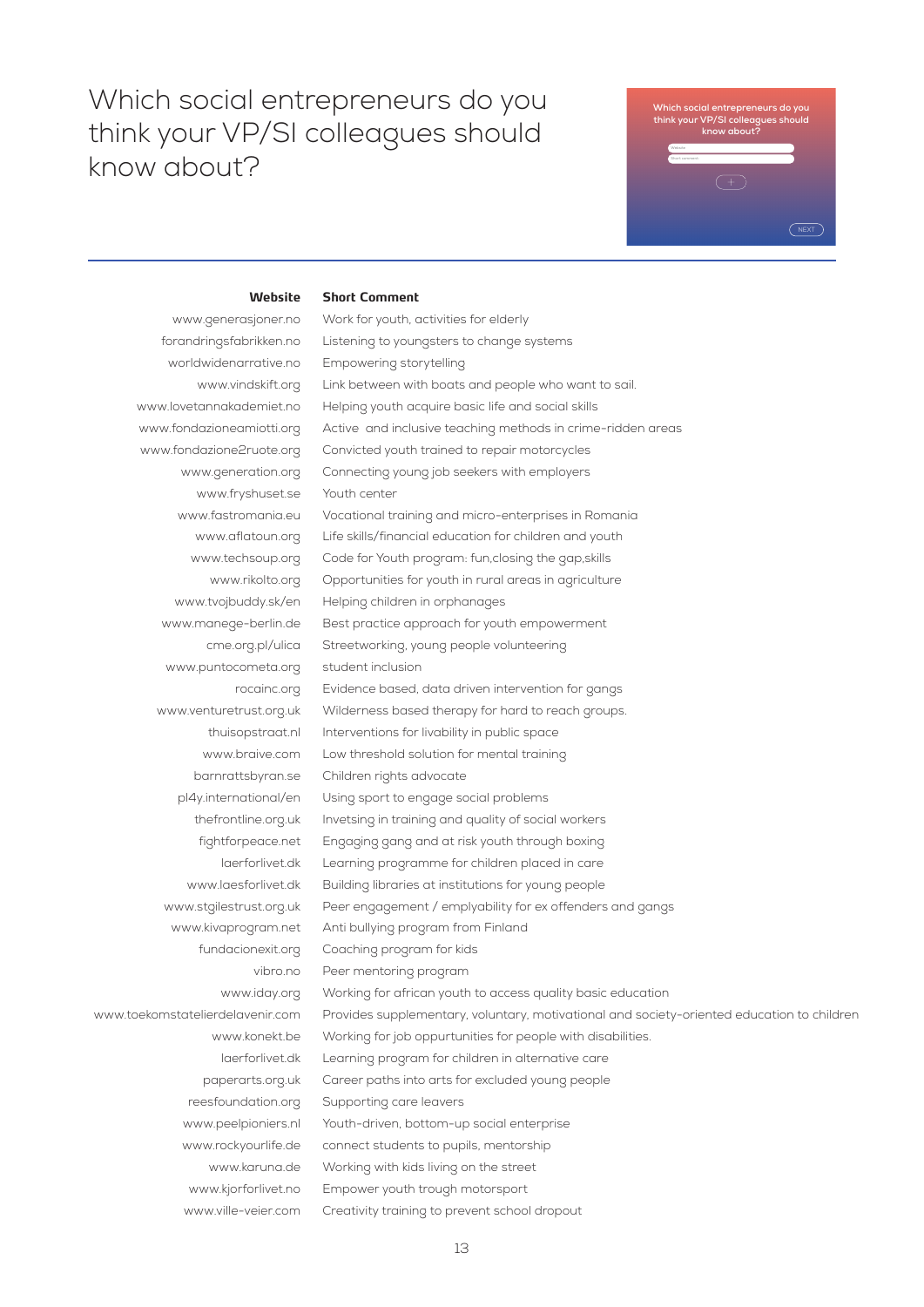**Short Comment**



#### **Website**

pobelprosjektet.no www.childhelplineinternational.org www.frahagetilmage.no forandringsfabrikken.no www.inspiringscotland.org.uk www.akienergy.com http://www.actiononviolence.org.uk hopp.lv intouniversity.org unicus.no

Dropout kids back to education or work Street children empowered Educate kids to cook healthy substainable food Listening to youngsters to change systems Working for a Scotland without poverty or disadvantage Indigenous social entrepreneur transforming local economies Significant decrease in gang memebrship & violence Tailor made bycicles for disabled kids; SE from LV Offers supports for young people from disadvantaged backgrounds software testing by people with autisem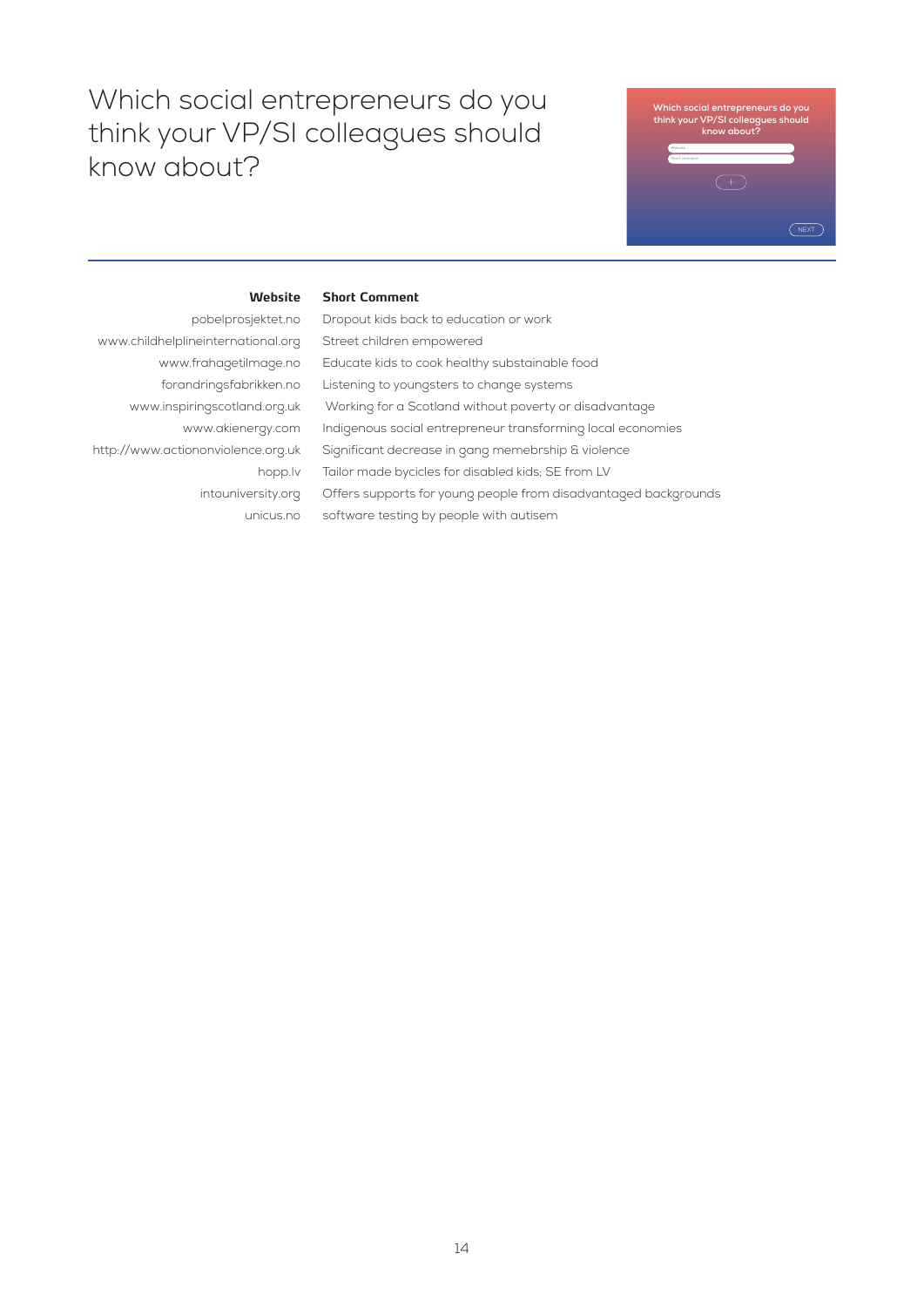# **PROSER**



## Discrimination, segregation and polarization

- How can we secure equality and inclusion?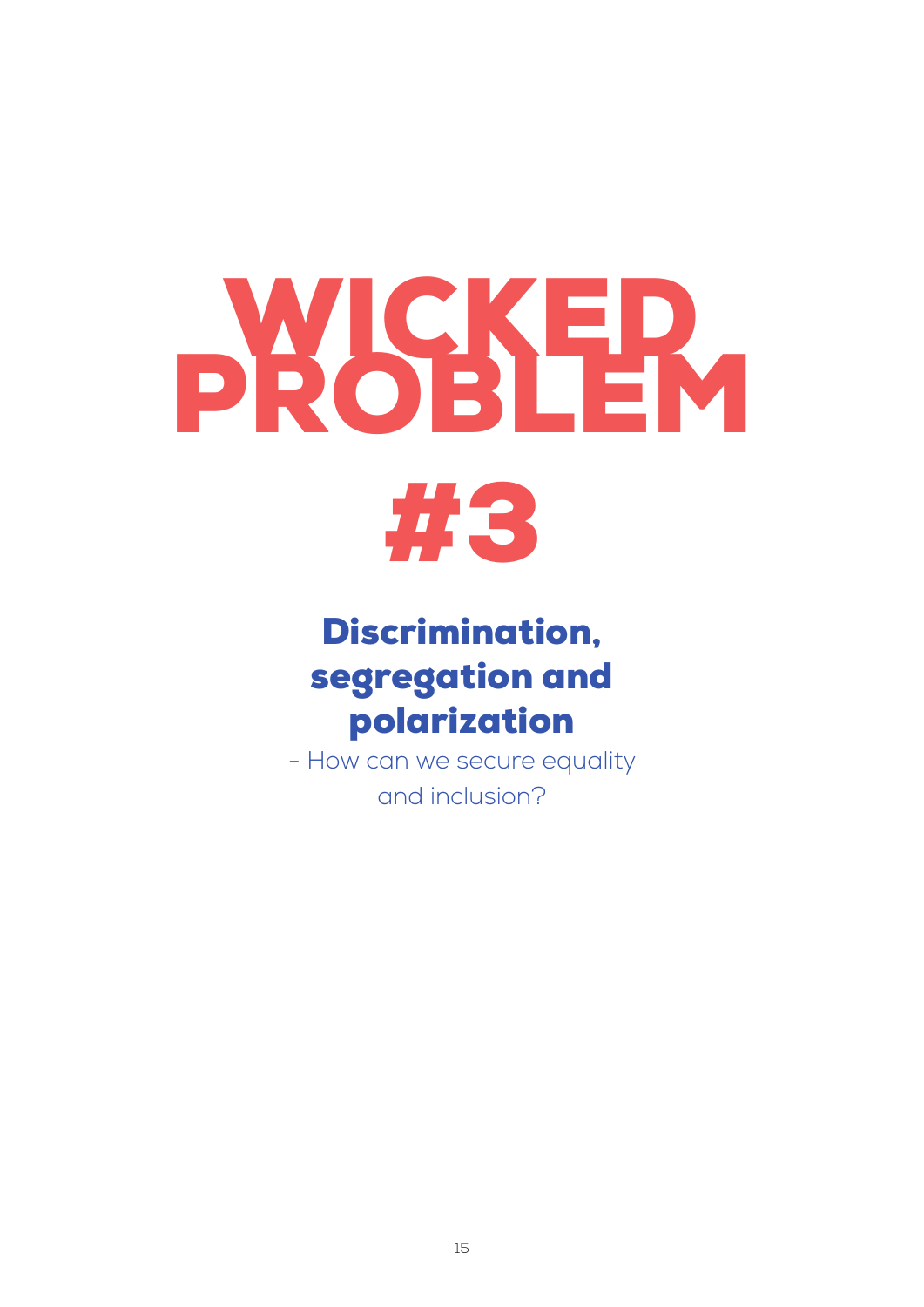Consider what you just heard from stage: discuss obstacles you face as VP/SI when fighting this specific problem!



### **Above the surface:**

- No opportunities for sustained mixing
- Lack of quality in local public education
- Limited cooperation local authorities
- Limited access to local initiatives
- Access to solutions used worldwide
- Limited knowledge of the target group
- Own institutional limitation
- Access to communities
- Prejudices and resistance from community
- Lack of best practices, success stories
- Difficult to find investable biz models
- **Stigma**
- Right partners
- **Government**
- Acceptance by communities
- Communication
- Interconnectedness between issues
- Changing multi-generational patterns
- Powerful community leaders negative
- Housing market limits escape
- Meaningful jobs
- Lack of role models
- Education failing marginalised community
- **Inclusion**
- **Scalability**
- Not enough early action, so becomes huge
- What works with a community &finding out
- Needs long term
- Housing development
- Bad coordination of interventions
- Equal opportunities a myth
- Education not equally accessible
- Social isolation/segregation
- Engagement of beneficiaries
- Disconnection of initiatives
- Long-term investing possibilities
- Broken markets no purchaser
- Risk aversion
- Not investment ready
- **MCKINSEY**

- Price of housing
- **Stigmatisation**
- Mismatch of needs and offers
- Cultural and language differences
- Legal infrastructure not flexible & slow
- **Disconnection**
- Data
- Reaching real needs
- **Execution skills**
- How to make it concrete narrow it down
- Geography and opportunities
- Knowledge gap investor investee
- Long term very patient
- Is it scalable
- Is it measurable
- Quick results wanted
- Media triggers a herd
- Equality of early years education
- Lack of adult support
- Overcoming stigma
- Lack of trust and respect both ways
- Stigma and labelling
- What works for a community
- Needs multiple interventions
- Inflexible rules
- Culture
- Individualism exceptionalism
- Lack of stimulation in many 'environment
- Decreasing sense of community
- Complexity of need
- Impact defined and delivered bottom up
- Lip service no one really cares at all
- Not willing to cover operative costs
- McKinsey solutions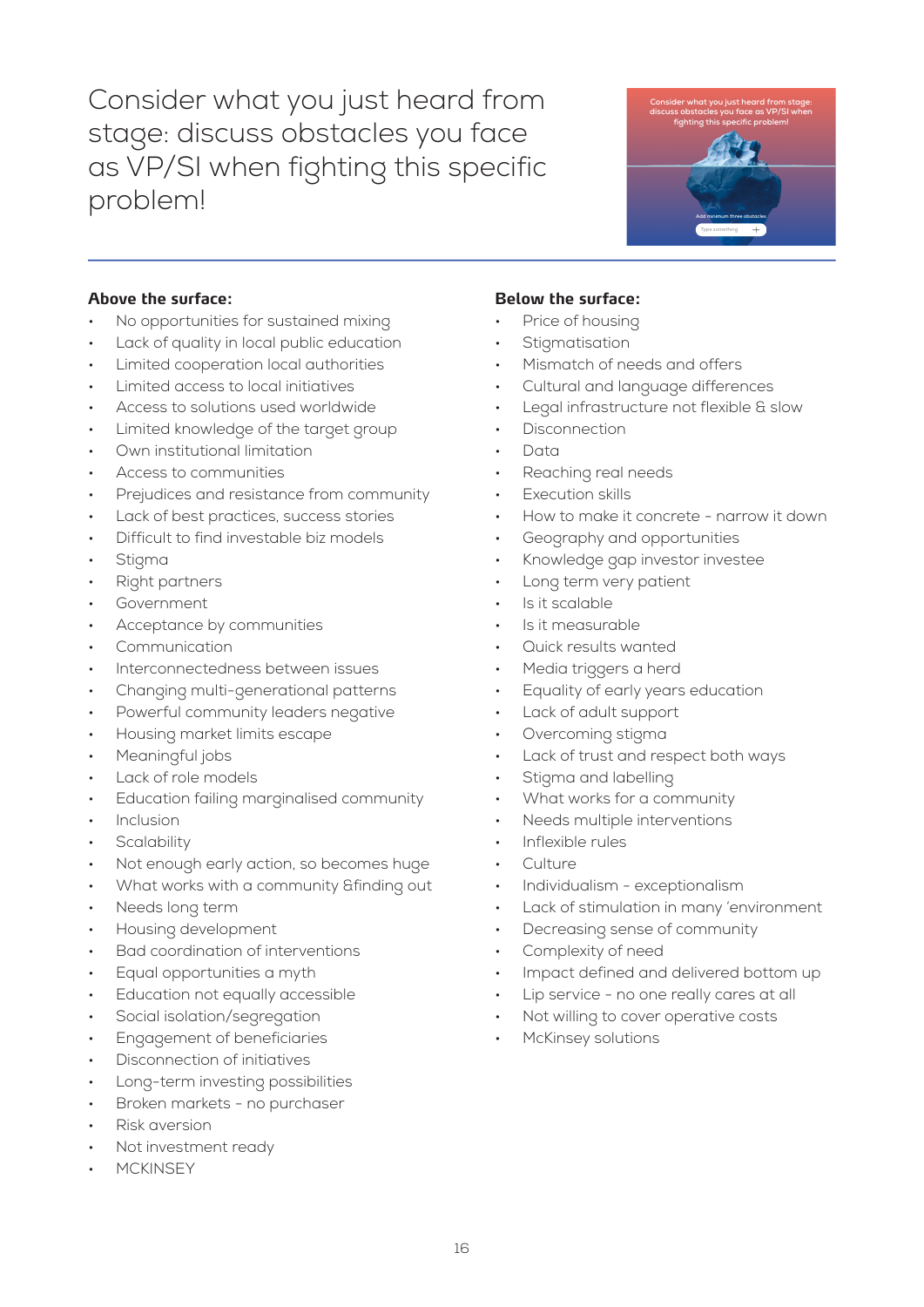## If resolved, which obstacle will have the biggest impact on this problem?





#### **Above the surface:**

- What works with a community & finding out
- Changing multi generational patterns
- Limited access to local initiatives
- Lack of role models

- Impact defined and delivered bottom up
- Lack of adult support
- Decreasing sense of community
- Reaching real needs
- Disconnection
- Mismatch of needs and offers
- Complexity of need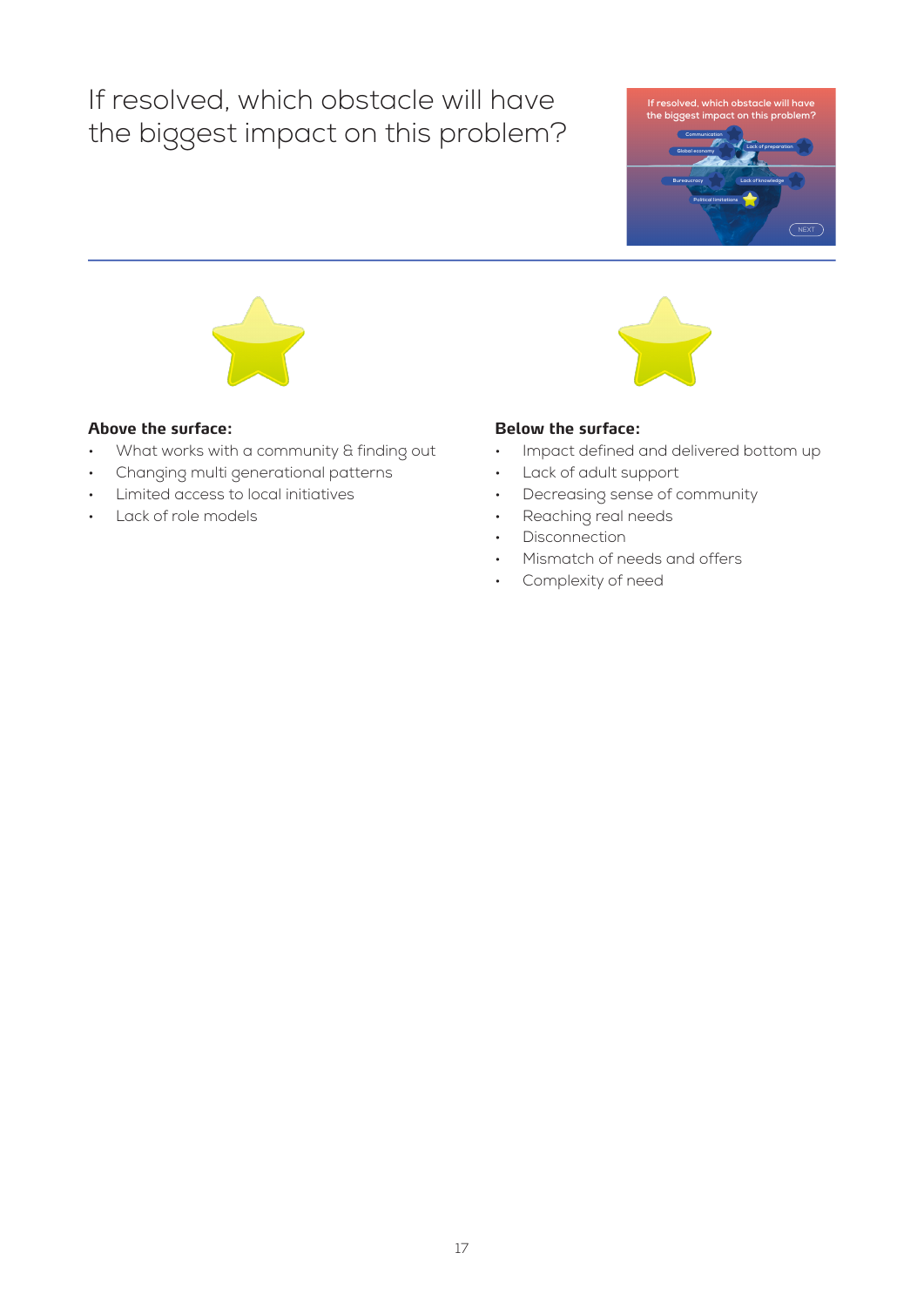Discuss how this case could be applied in your countries or local areas. Feel free to share some findings from your discussion.



- Key community worker. No agenda. No programme. Person centred approach. Alongside people. Listening, understanding, making things happen. Asset based, individualised. Evidenced.
- As this is a person centred approach it can be replicated. Across countries and communities.
- Very easy to scale replicable skills create high employability 80% find a job all ages both online and physical actually go onto the streets market opportunity @ corporates
- Coordination in existing initiatives Expansion of initiatives that work Risk taking institutions supporting "better"
- Sports/ club (in general) models unite people from different walks of life; they can be relatively easily scaled and do not necessarily require heavy capital interventions.
- Online further education makes accessible, Some virtual some face to face Network of community partners to deliver, Requires internet access
- Find supporters and funders in other cities
- Problem address is very similar in different country
- Use public local infrastructure. Mix children from disadvantaged and privileged areas. Integrate it in the school curriculum. Take them out of their daily environment - Circs Camps
- Partnerships: local and national PPP Scalable to poor and remote areas
- 1. Peer mentoring 2. To reduce risk and cost 3. Drive spread to scale/replicate 4. Connect to an investment fund with M&E And 5 use 1- 4 to increase traction/attraction
- We have an awesome solution for community incubators
- Disability is prevalent everywhere. Also has community in the centre so wider benefit
- Scalable, community-led (how do you ensure that?), Understanding needs (how?), Finding right partners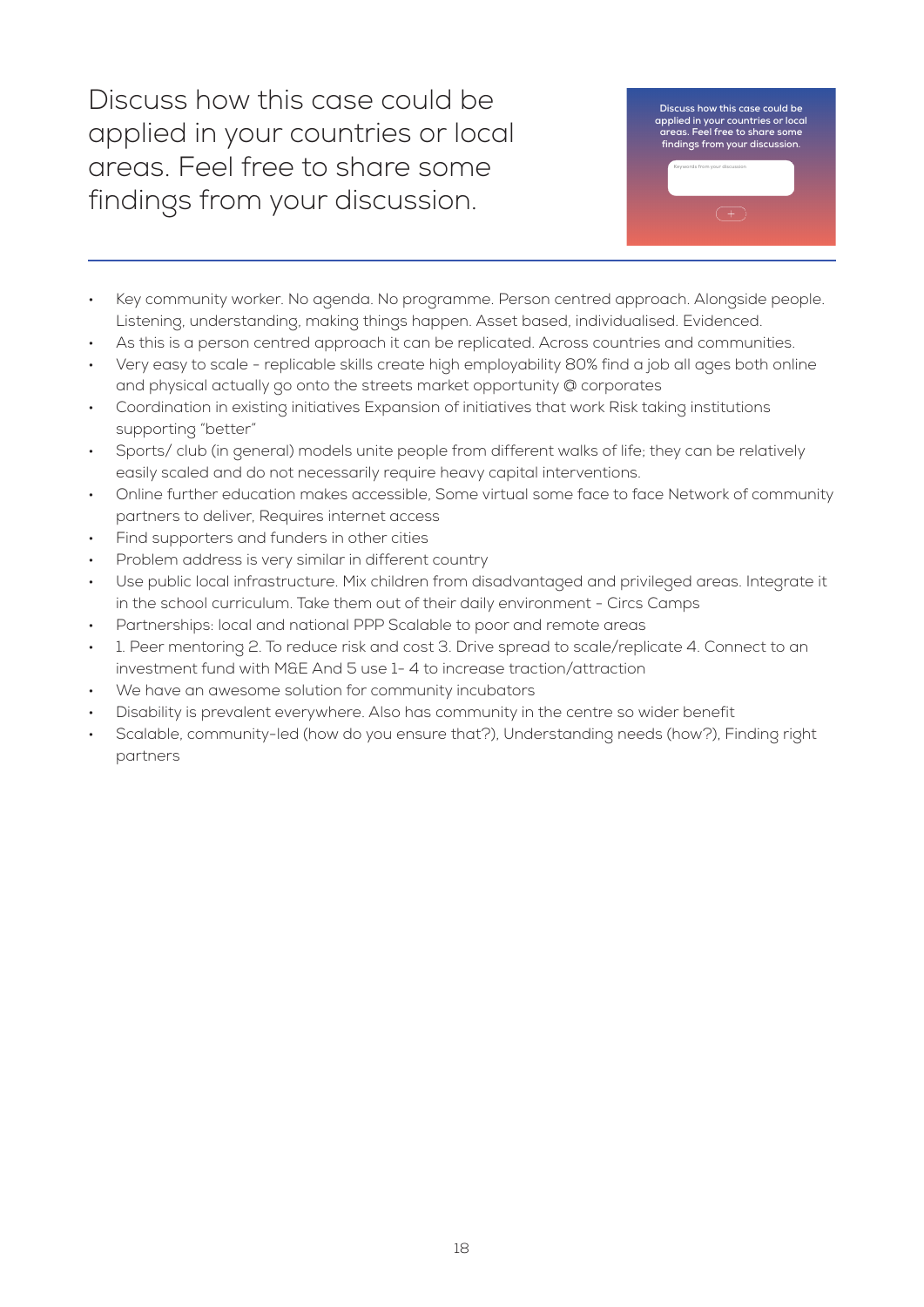**Short Comment**

## **Which social entrepreneurs do you think your VP/SI colleagues should know about? Website Short comment:**

#### **Website**

www.toyenunlimited.no chancen-eg.de www.rockyourlife.de www.jarvaskolan.se/sv-SE womeneffect.com www.leprosyrelief.org www.institutophi.org.br www.cvv-vriendenschaar.nl commonpurpose.org educationdesty.com dressforsuccess.org blueskydevelopment.co.uk Bagazs.org www.browarspoldzielczy.com Fast Track Sweden Chancenwerk.de Singa.fr www.arbeiterkind.org mescladis.org www.initiativespeak.com www.harambee.co.za www.kjorforlivet.no www.rockyourlife.de www.bigissue.com www.scope.org.uk auticon.com www.duoforajob.be www.oird.org/?lang=en socentral.no changershub.se www.discovering-hands.de/en specialisterne.com simplon.co www.koiki.eu www.sistersinbusiness.no www.citizensuk.org www.msocialcatering.com www.karuna.de Supports social entreprenuers Enabling Access to tertiary education Supporting scholars from low income households Area of deprivation, key role model approach Channeling impact capital to women led businesses Working with disabled people to fight stigma Individuals philanthropy donations Football club bringing all sections of town together Building social capital and leadership skills Online Social & Emotional Wellbeing Programme for Children Clothing for interview plus mentoring Integrating ex-prisoners into workforce Community development/ access to electricity Social cooperative, brewery for mentally ill people Gets migrants with skills into the workforce quickly Students helping each other. Helping refugees integrate in the society Encouriging youth from non acamedic families to study. Using kitchen as a meeting place. Place to share stories, experiences or opinions about bullying and abuse Working to solve the global youth unemployment challenge Empower youth trough motorsport Supporting scholars from low income households Award-winning magazine offering employment opportunities to people in poverty Charity working for work opportunities for disables people. IT firm employing people with autism Connecting young immigrant job seekers with mentors Getting youth who are marginalised to develop Platform to help social innovators Local entrepreneurs as role models Employing blind people in early-stage cancer detect autism training for coding and programming - open2all Employ people with disability Female emoowerment for refugee women Communites choosing the action THEY can solve Training socially excluded women Working with kids living on the street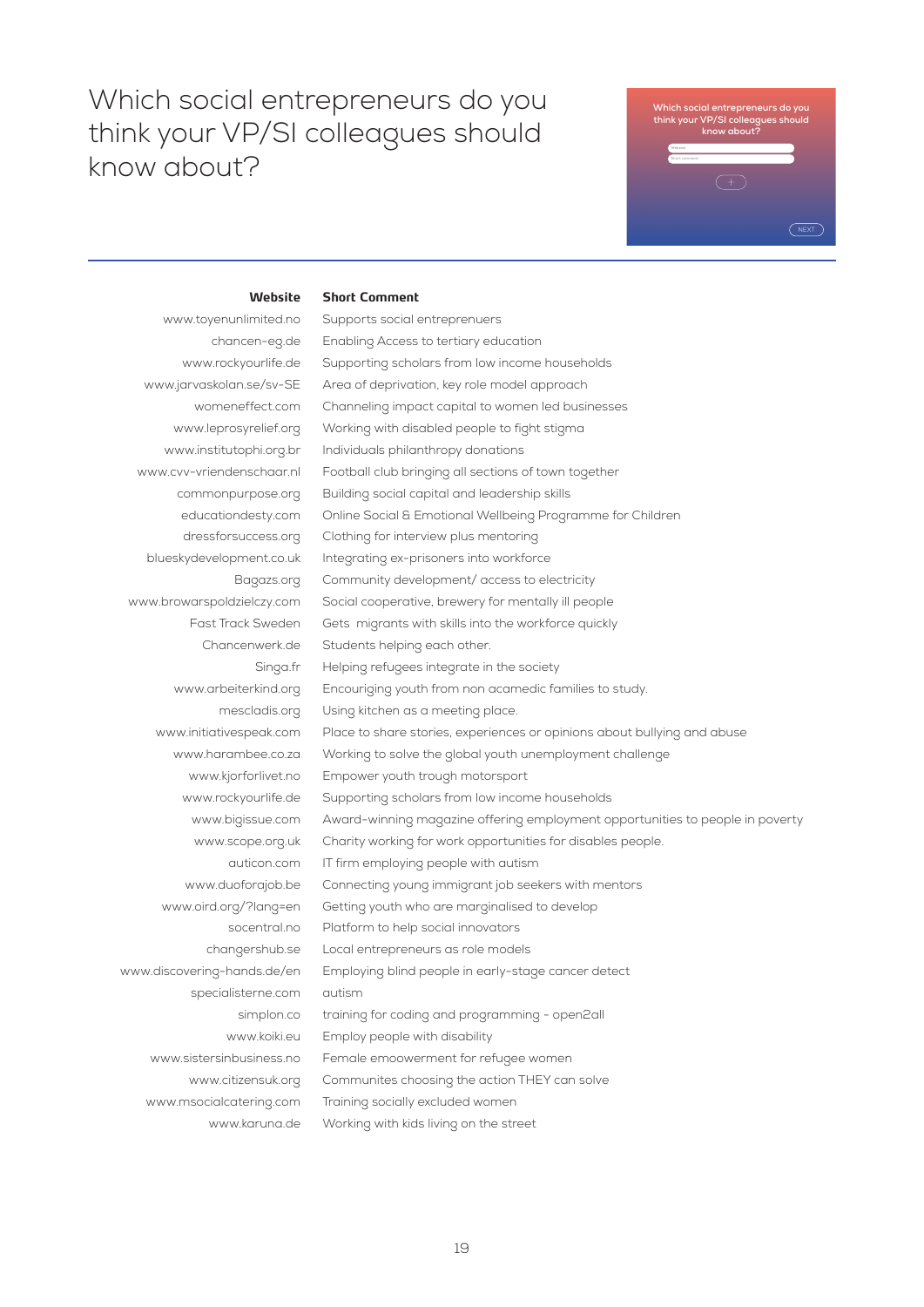## DR. SS. ER



## Food, health and sustainability

- How can we change the way we eat?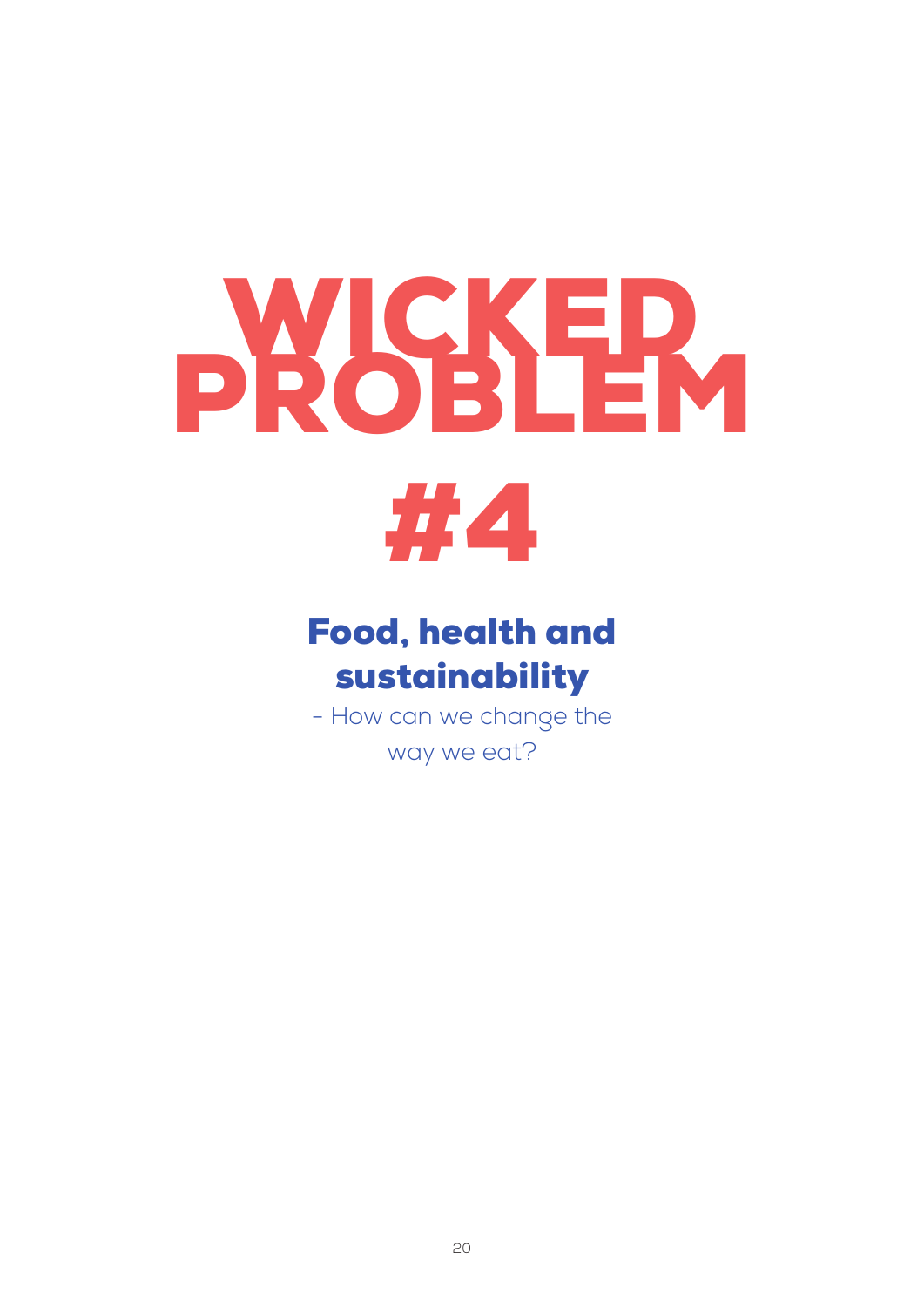Consider what you just heard from stage: discuss obstacles you face as VP/SI when fighting this specific problem!



#### **Above the surface:**

- I'm not seeing impact projects working on
- To many taboos and tradition
- Non supportive government
- Profitability & scalability
- Behavioural change, long term thinking
- Problem is too big and too complex
- Deal flow quality and quantity
- So many different opinions on what best
- Specific costs of the disease
- People are unwilling to pay a high price
- Search for local higher than for organic
- Unhealthy feeding patterns (forced/ unaware)
- Food industry business model
- No collaboration between key stakeholder
- Lack of education and activity
- Social exclusion
- Systemic market failure
- Concentration/balance of power
- Prices
- Production inefficiency
- Environmental issues
- Social aspirations developing world
- Nutrition is issue, not food
- Local food is available (usually)
- Entrenched economic interest
- Food industry influence
- Investors need stable countries/govern.
- Collaboration of a lot of stakeholders
- Government policies
- Consumers' behaviour
- Consumers' mentality
- Certification & standard
- Understanding of behavioural change
- Finding the good solutions
- Lack of information for consumers
- Not enough focus on local solutions
- Processed food
- Time element (you need to be patient)
- Competition smallholders/big agriculture
- Meat consumption

- No professional se to invest in
- So big problem hard to see our role
- Customer food preference
- Self sustainability for local community
- Lack of awareness in general public
- Lack of transparency on who is doing what
- Conflicts of interest between stakeholders
- Global issue touching different cultures
- Supporting lesser meat consumption
- Lack of early interventions & knowledge
- Lobby from farmers and nutrition industry
- Subsidies and regulation twist the market
- Ownership of and access to land
- Access to markets, capital
- The sustainability of the food system
- Selfish habits
- Lack of information
- Nutrition illiteracy
- Looking at silo (under nutrition)
- Funding models separate
- Government incentives
- Investors need to focus
- **Lobbies**
- Information opacity
- Coordination to create systemic change
- Proving the commercial value of solution
- Subsidised 'bad' agriculture
- Power of large companies- lobbying
- Link between deprivation and poor diets
- Linear model of food consumption
- Big seed company
- **Monoculture**
- Unhealthy food
- Hidden costs
- Disconnection between producer and consumer
- Difficulty measuring the real impact
- Lack of female land ownership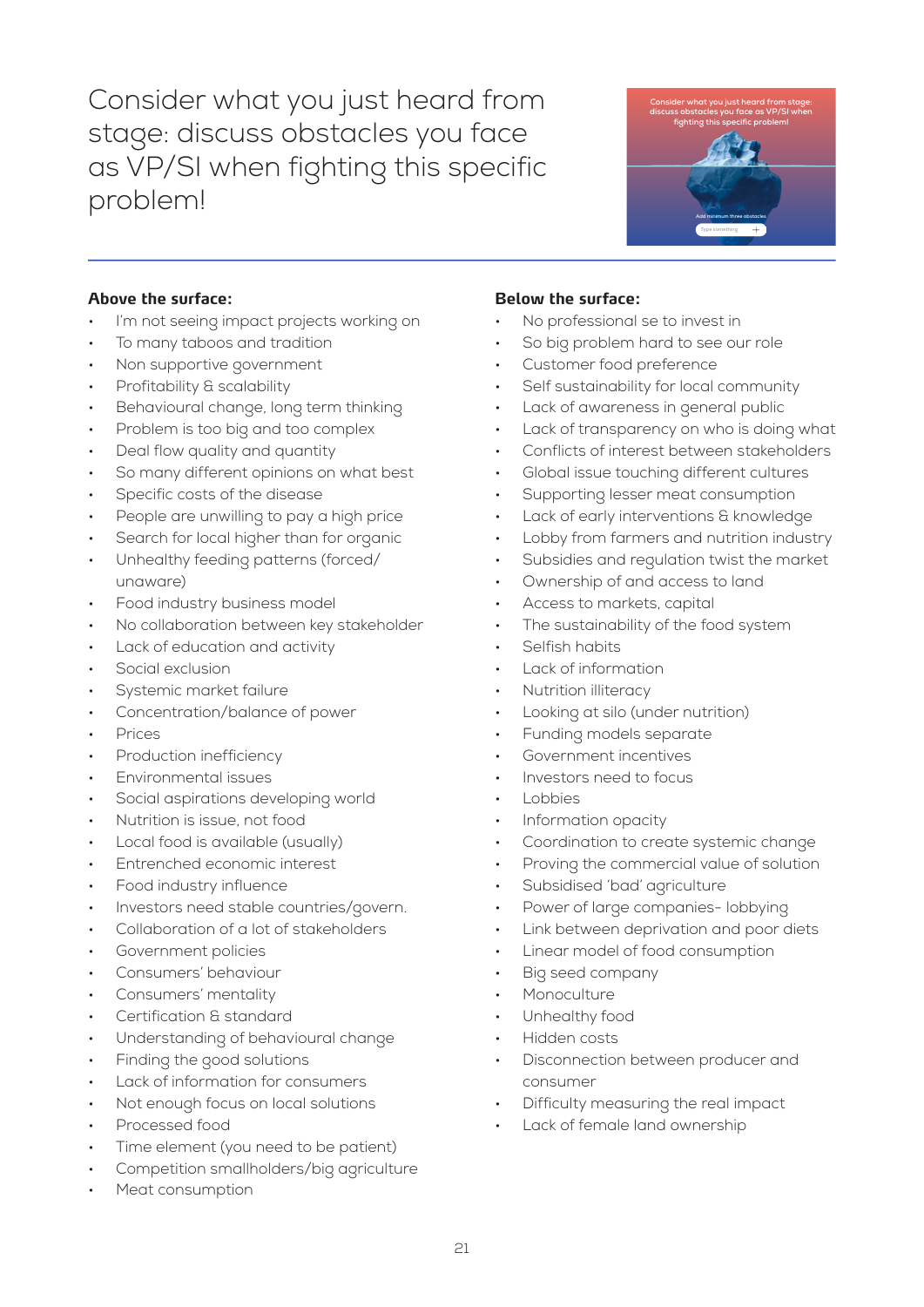## If resolved, which obstacle will have the biggest impact on this problem?





#### **Above the surface:**

- Food industry business model
- Entrenched economic interest
- Not enough focus on local solutions
- People are unwilling to pay a high price
- Meat consumption
- Understanding of behavioural change
- To many taboos and tradition
- Investors need stable countries/govern.
- Systemic market failure

- The sustainability of the food system
- Self sustainability for local community
- **Lobbies**
- Looking at silo (under nutrition)
- Supporting lesser meat consumption
- Customer food preference
- Conflicts of interest between stakeholders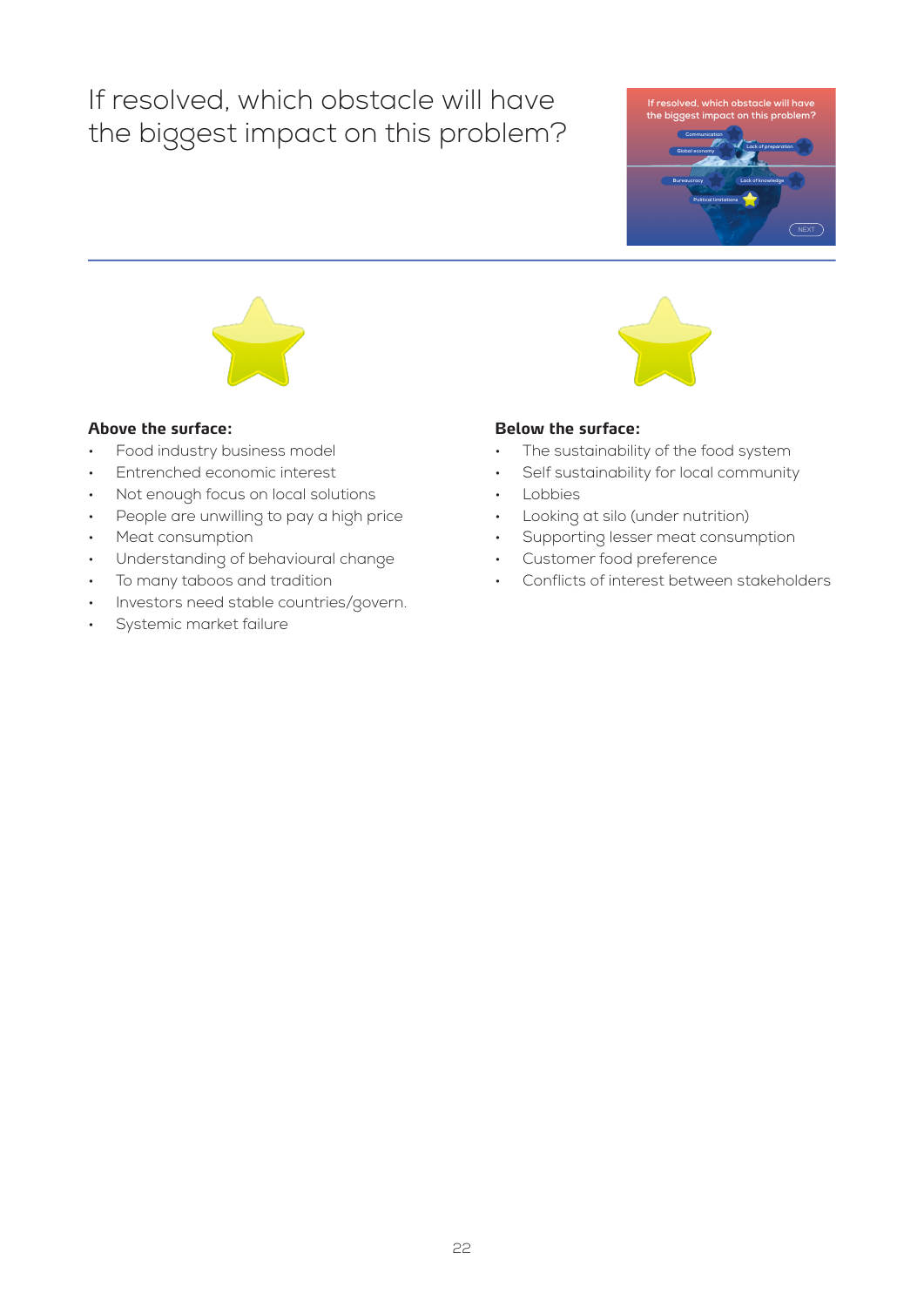Discuss how this case could be applied in your countries or local areas. Feel free to share some findings from your discussion.



- Easy to scale, easy to measure social impact, many stakeholders involved
- In Spain, tapping the niche market of Tapas. Validated customer problems, analysed it, and provided solutions.
- Wicked
- Technology for development and good innovative solutions, empowering individuals, improving outcomes for the poorest
- Nutritional value
- Need for holistic involvement in community and supply chain
- Facilitating a structured exchange of experiences of local people of different contexts across the world prototyping and experimenting and safe environment for learning
- Delivering a cheaper product + a way to educate local end customers on the worth/sustainability of food, good to eat even if they look ugly.
- Problem: healthy food (organic/ bio food) not accessible to more deprived communities Solution: cooperative supermarket with time banking. members receive food discounts.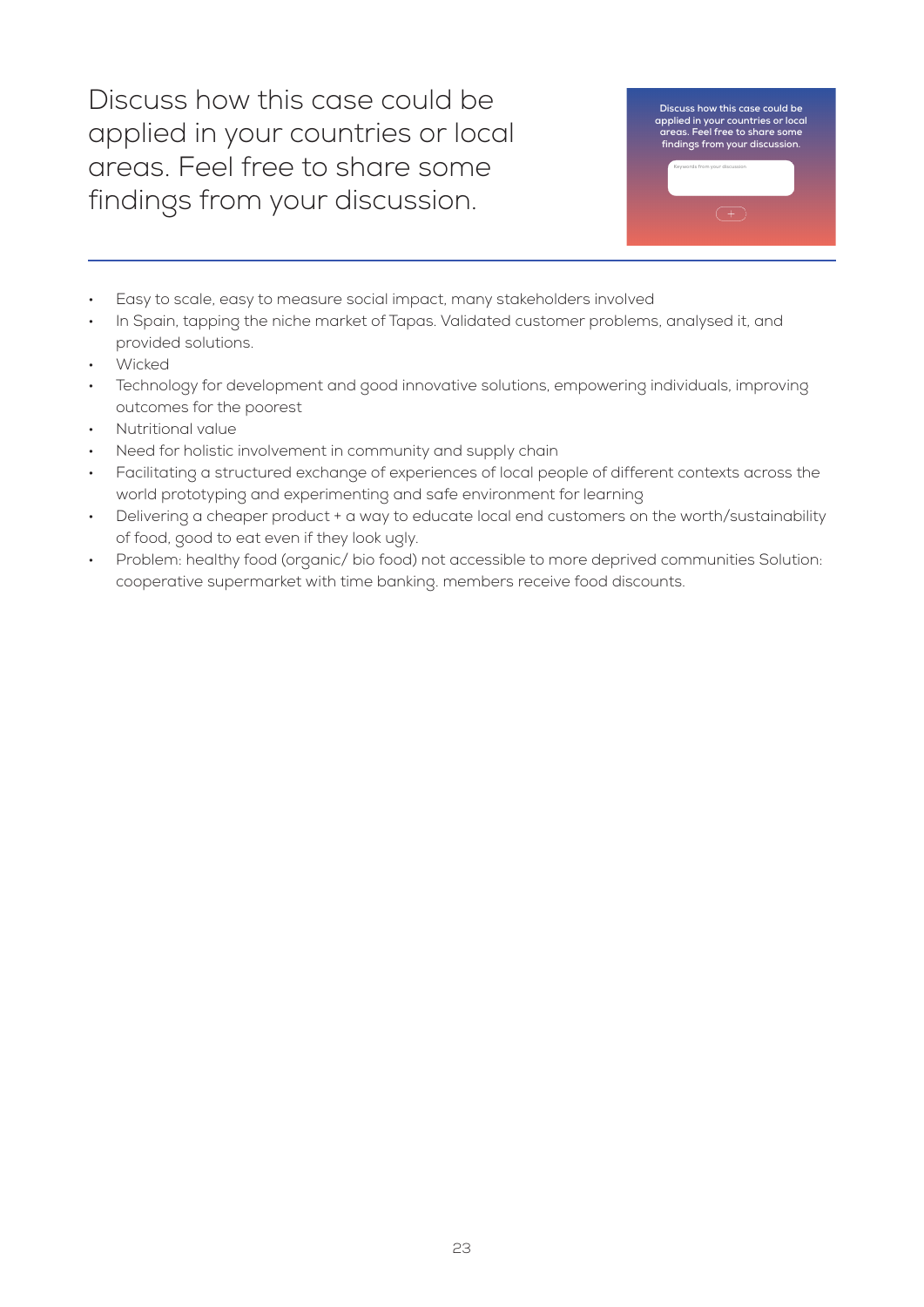**Short Comment**

## **Which social entrepreneurs do you think your VP/SI colleagues should know about? Website Short comment:**

#### **Website**

www.fareshare.org.uk www.feedinghk.org www.aqua-spark.nl sightandlife.org greenmonday.org urbanfarmers.com/intro www.evavzw.be www.euglena.jp/en https://www.csaf.net aqua-spark.nl followfish.de imperfectproduce.com bees-coop.be/en www.alexandrarose.org.uk www.grameen.com movesmart.company www.thevegetarianbutcher.com www.livelihoods.eu oneacrefund.org laruchequiditoui.fr www.instock.nl www.delandgenoten.be www.saltfarmtexel.com www.cancook.co.uk www.grounded.co.za toogoodtogo.no www.byspire.no www.frahagetilmage.no www.geitmyra.no haziko.farm www.ekoplaza.nl www.holdbart.no proveg.com www.biorfarm.it www.si2fund.com oneacrefund.org www.proveg.com regionalwert-ag.de www.smartfarmerproject.eu www.goodplanet.be fermesdavenir.org www.ignitia.se Fighting hunger, tackling food waste. Bridging the gap between hunger and food waste. Sustainable solutions for fish farming Working towards eradicating malnutrition in children and women Promotes and enables green, healthy and sustainable living Urban rooftop farm Veggie initiative with focus on increasing offer Research, develop, produce and market microalgae with a strong focus on euglena Sustainable and transparent financial market to serve small farmers sustainable aquaculture Sustainable and trackable fish products Ugly produce for 30% less than grocery store price Cooperative supermarket with time banking Food vouchers for local, healthy food consumption Micro finance focused on agricultre and forestry Tech based behavioural change Production of vegan meat Supporting local agriculture productivity Improving farmers lifes. Sales directly from farmers. Restaurants that recuperates food before perinity Cooperation for land for bio-farming Production of crops on salinized unproductive land Fighting food poverty through a social enterprise Works with farmers to develop regenerative businesses Markedplace for food that would be thrown away Innovative food production in urban areas Educate kids to cook healthy substainable food Food culture centre and city farm for youth Farmbistro buying only sustainable food Dutch supermarket chain focusing on ecological food. Sells food that has expired on date Inspire and motivate people for healthier lifestyle Biofarm - italy: buy a tree and get the production Invest in high impact potential social businesses Improving farmers lifes. new ngo promoting a more plant-based lifestyle Investments in local, self-sustainable food system Smartfarming as an innovative tool for rural development and economic growth Working to build sustainable societies. NGO promoting new business models in agriculture Weather forecast for the tropics - improve smallholder farmer yield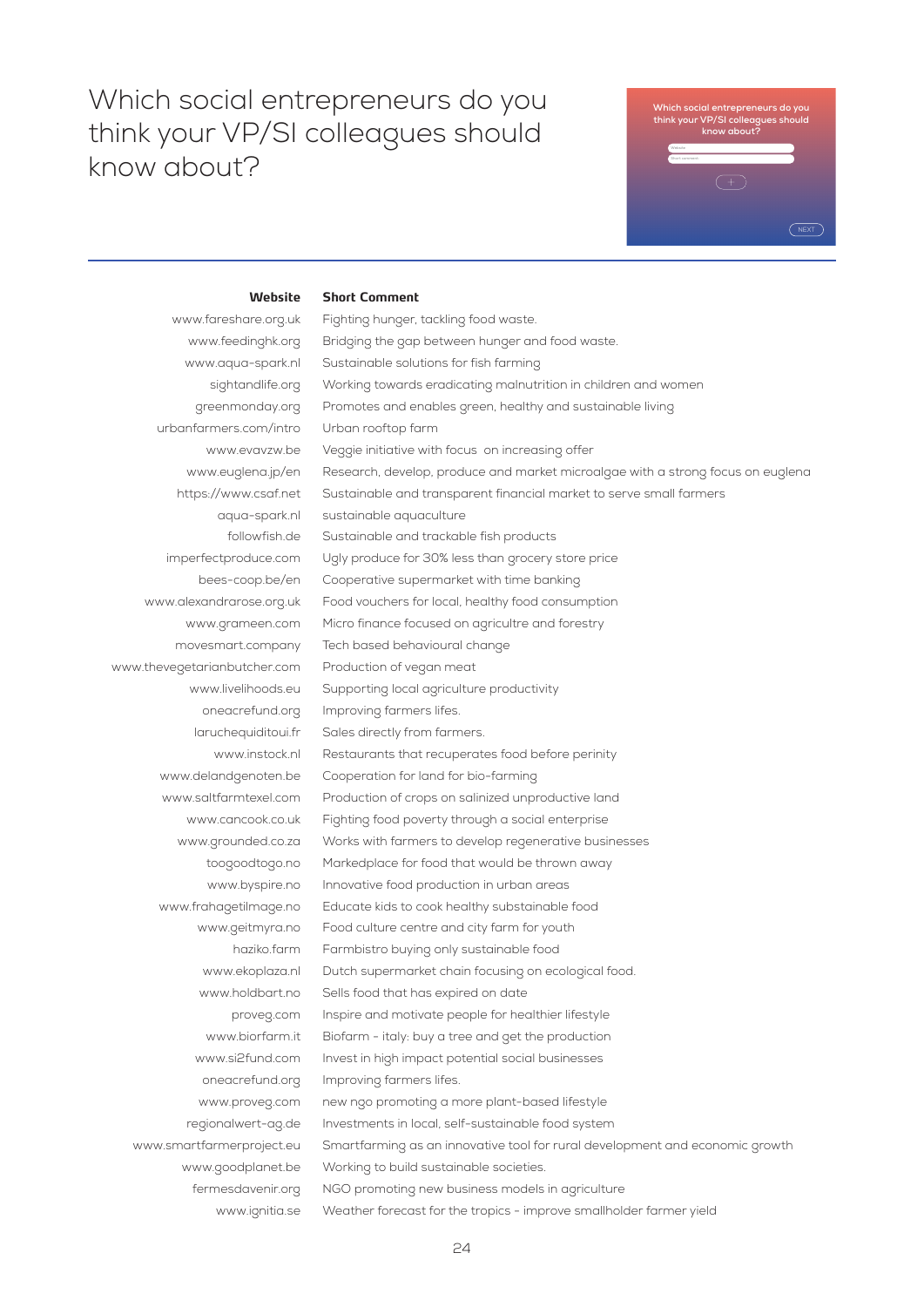

#### **Website**

**Short Comment**

www.geitmyra.no andes-france.com www.matsentralen.no www.somerentea.eu micaia.org Food culture centre and city farm for youth preventing food waste and youth integration Giving food to poor people Teaching local communities to become self sustaine Challenging poverty and creating lasting change in lives and communities in Mozambique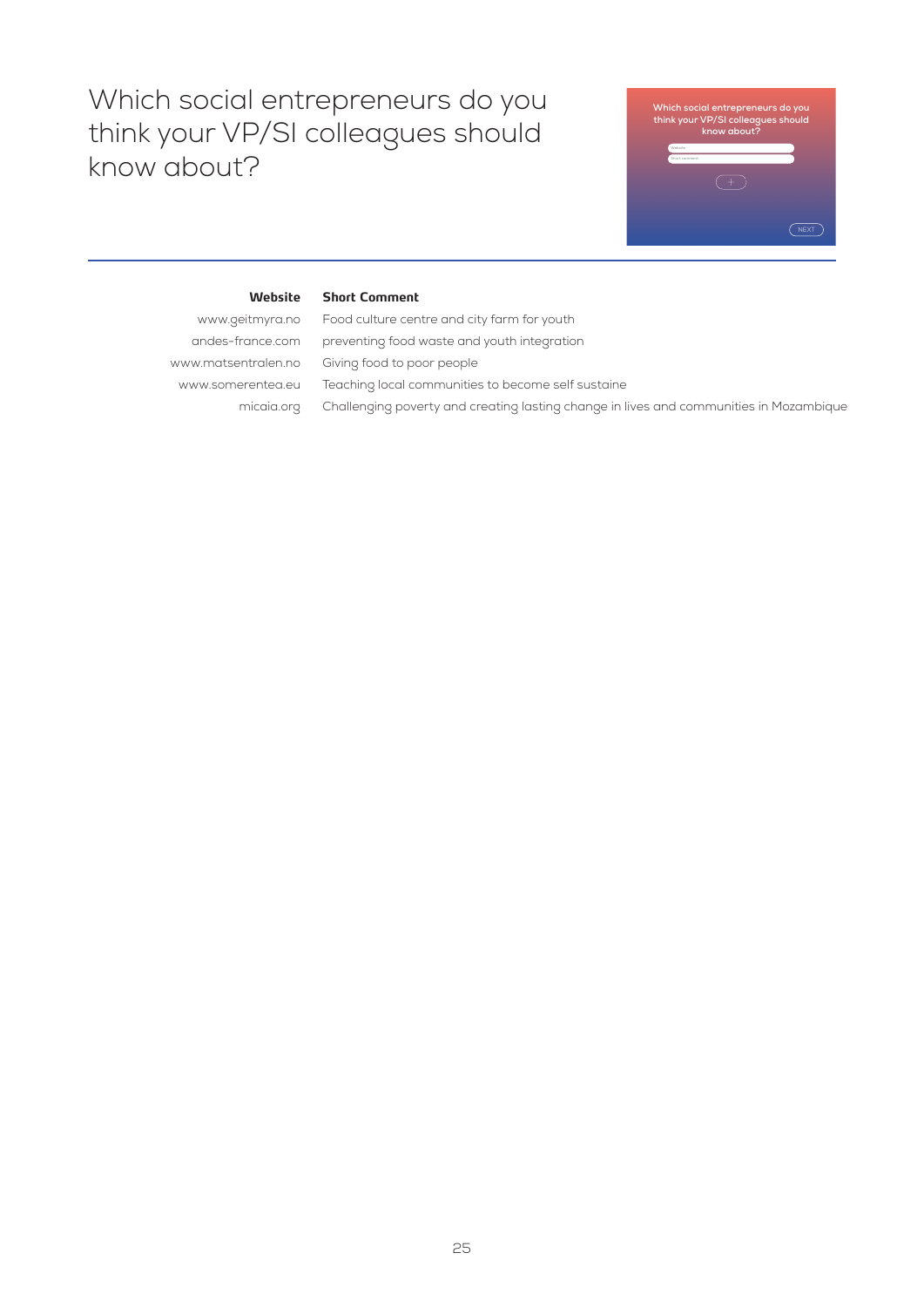# **PROSER**



## Social inclusion of migrants and refugees

- How to make it strengthen

our societies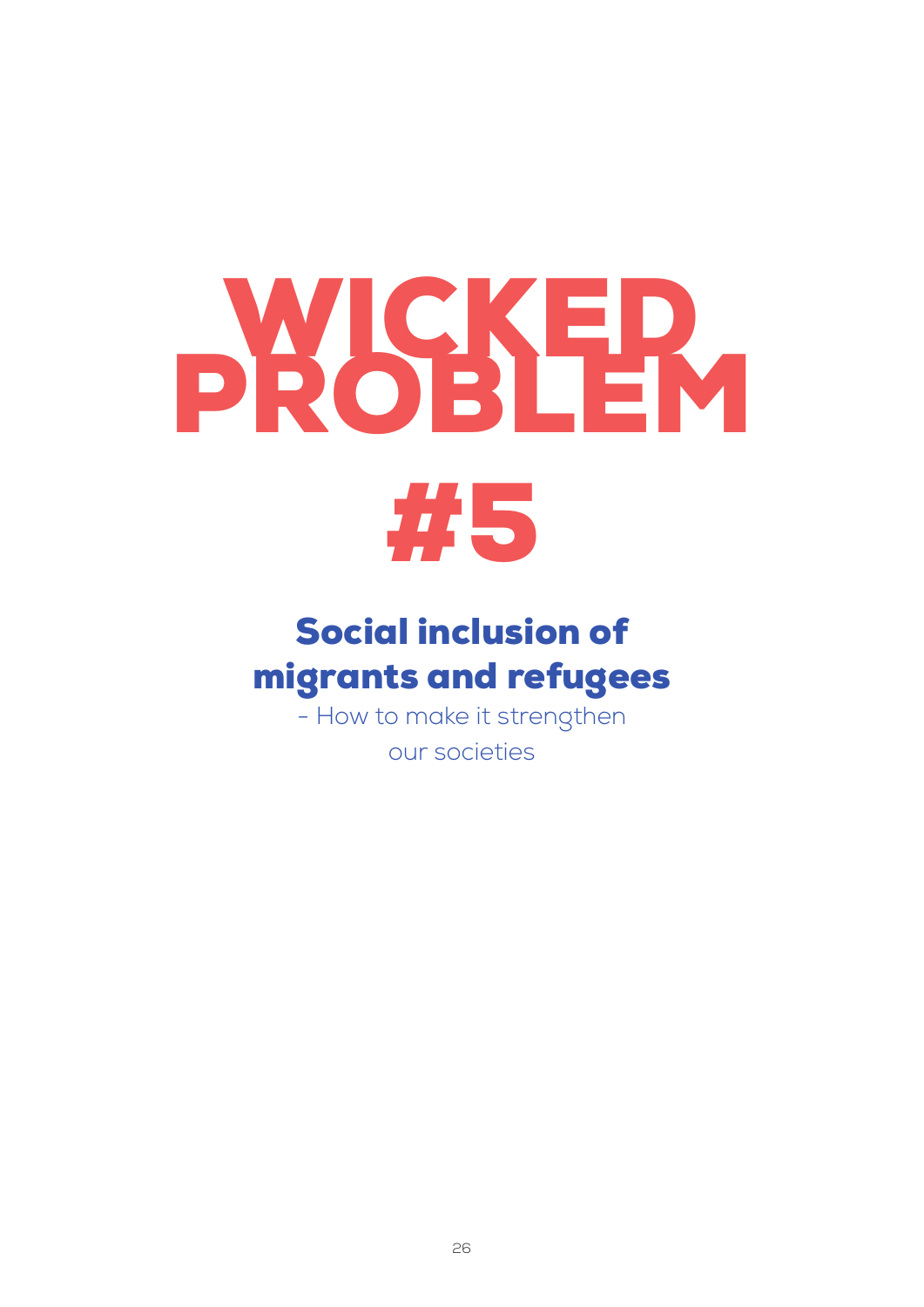Consider what you just heard from stage: discuss obstacles you face as VP/SI when fighting this specific problem!



#### **Above the surface:**

- Working with government stakeholders
- Literacy levels (even native language)
- Overqualified people
- Legal restrictions
- Legal right to work
- Long time line residents permits
- Uncertainty on asylum procedures
- Difficult to find "illegal" people
- Lack of scalable/fundable solutions
- Lack of coordination
- Employer readiness
- Political framing (issue priorities)
- Entrepreneurial spirit
- Lack of formal documentation
- Racism
- More philanthropy stage than impact investment
- Lack of employment opportunities
- Mismatch of skills (demand vs supply)
- Lack of regulation
- Big companies not employing people
- Public opinion
- **Discrimination**
- **Language**
- Complex
- **Language**
- Social media
- **Politics**
- Housing
- Legal framework
- Business case
- **Bureaucracy**
- **Language**
- **Ignorance**
- No European unified approach
- Accommodation in rural, job in city
- Short-term needs vs long-term investment
- No government support
- Unknown status of refugees

- Lack of pipeline for investment opp
- Lack of political will
- Lack of pipeline of investees
- Difficult to reach once procedures done
- **Polarisation**
- Lack of knowledge what works
- The will to settle
- Language first-NOT!
- Diploma confusion
- Financial education
- Lack of person centred approaches
- Lack of recognition
- Lack of contacts with population
- Riskier business
- Cultural differences
- Negative perception of refugees
- Limited entrepreneurial effort
- Impact measurement
- Too many small orgs tackling
- Admin process is too complex for employ
- Transfer of qualifications
- Lack of networks or connections
- Lack of opportunity to use skills
- Recognition of education
- Avoid risk
- Legislation; asylum, labour laws, etc.
- Racism
- Fear
- Lack of capacity
- International vs. Local
- **Sustainability**
- **Inclusiveness**
- Cultural barriers
- Skills differences
- Local mentality
- Insufficient support networks
- Complexity of the issue
- Vested interest/motivation
- No sustainable business model
- Public perception
- Not enough commitment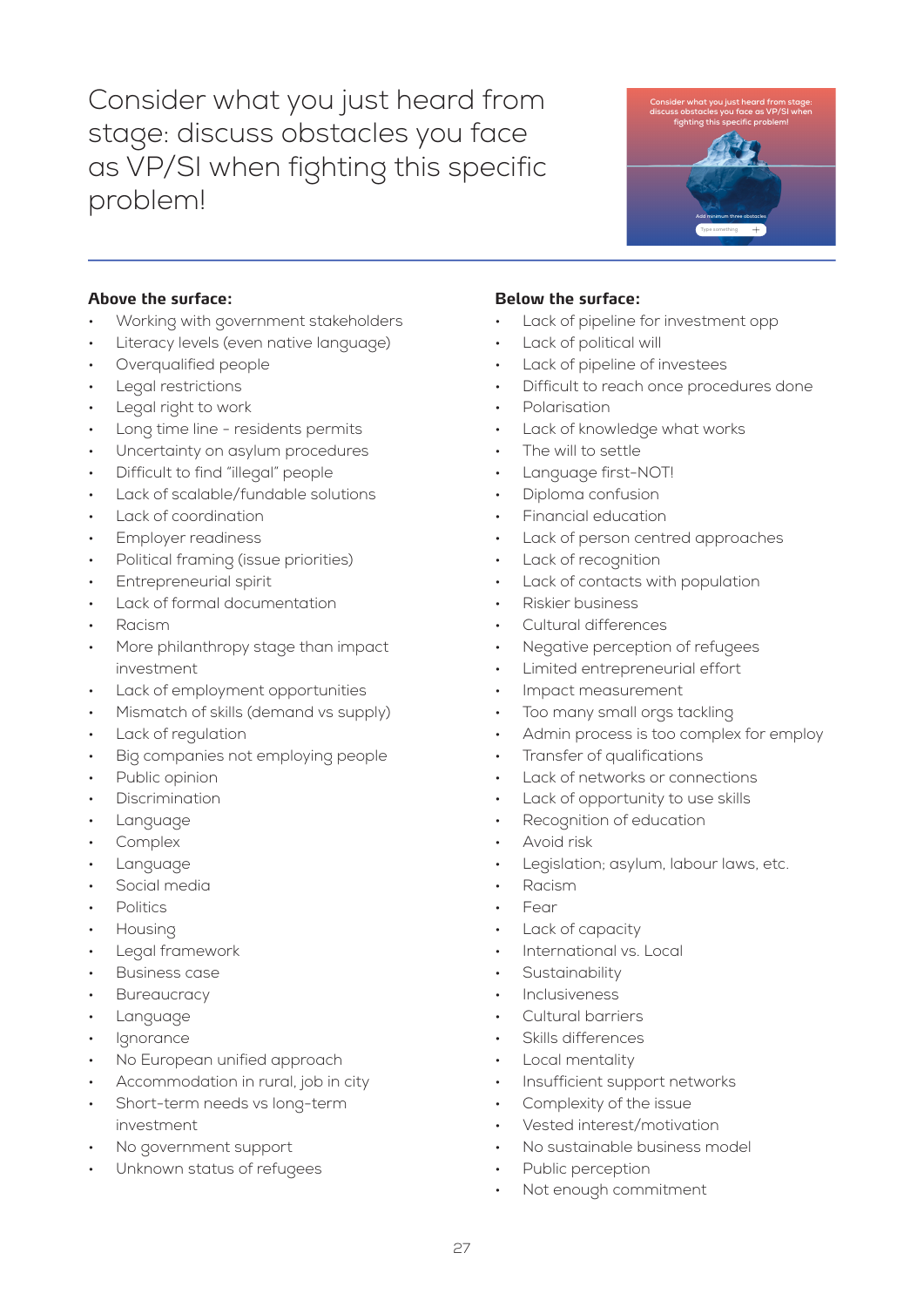## If resolved, which obstacle will have the biggest impact on this problem?





#### **Above the surface:**

- Ignorance
- Political framing (issue priorities)
- Short-term needs vs long-term investment
- Lack of regulation

- Racism
- Lack of opportunity to use skills
- Riskier business
- Admin process is too complex for employ
- Lack of pipeline for investment opp
- Difficult to reach once procedures done
- Lack of knowledge what works
- Lack of political will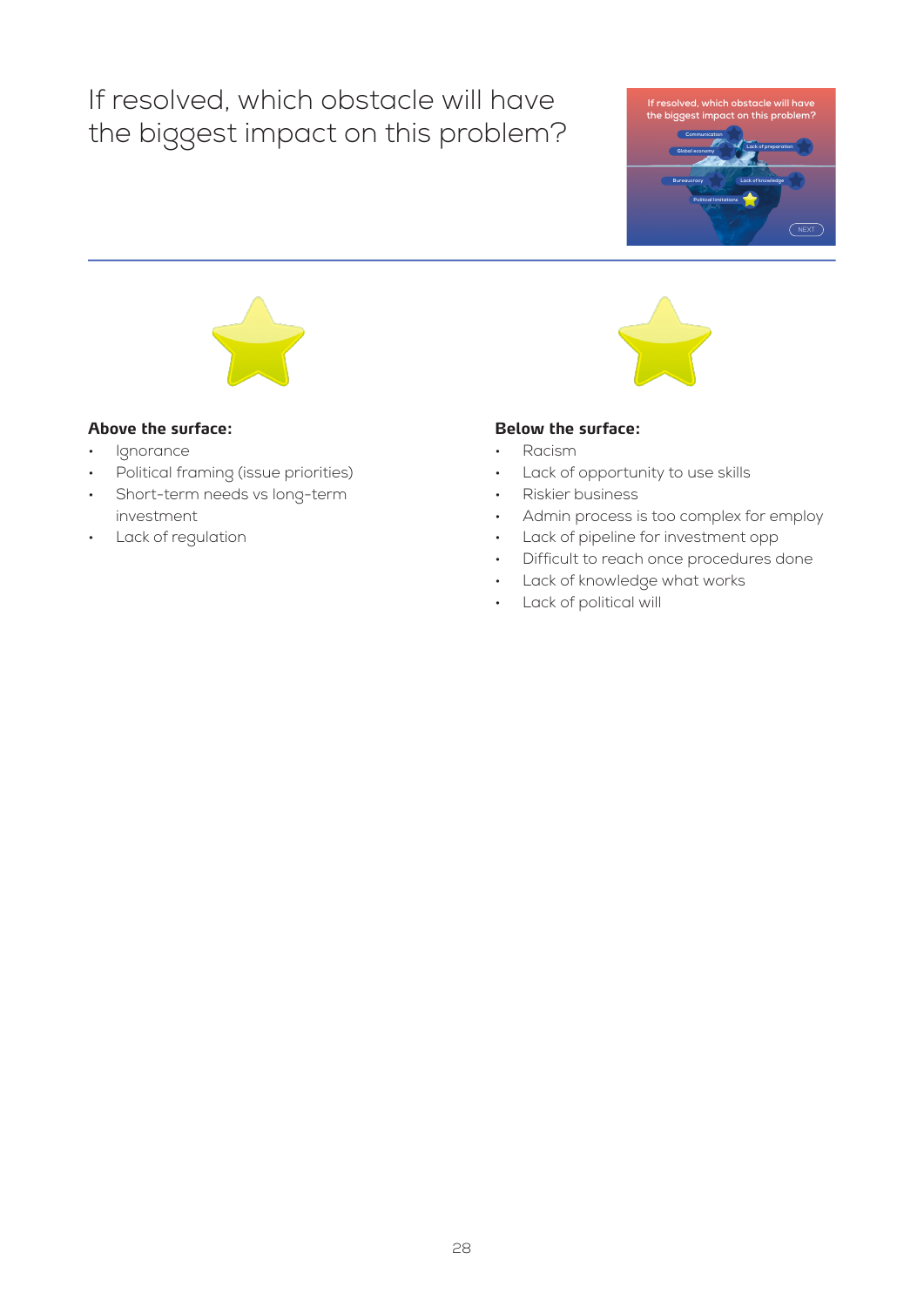Discuss how this case could be applied in your countries or local areas. Feel free to share some findings from your discussion.



- PP Partnership repaying the bond by getting refugees employed Belgium Finland multi stakeholder investors check KOIS invest additional income stream to address issue
- Recruitment and fund raising scale the distribution solutions to other NGOs
- Creating a safe environment of mutual respect, breaking language barrier, creating support networks, increasing sense of belonging, breaking stereotypes
- Language skills are essential, to be included strong link to the job market and employment opportunities needed
- Netherlands: local municipalities are providing accommodation and access to workforce, with different level of inclusions. Focus on weakest one.
- Europe-wide, partnership with IOM, possibility to scale to thousands, networking with employers and mentors, possible block-chain in future
- 1. Government needs to provide a subsidy for the employer if you employ a refugee. 2. Needs big employer to take ppl after one year. 3. Needs low unemployment rate in host country
- Helps to break down the barriers to integration.
- Use the competences of the refugees, create a way of empowerment for refugees, work already in 5 municipalities in Greece, get refugees on staff, integrate them in local population
- Quite easily with good will